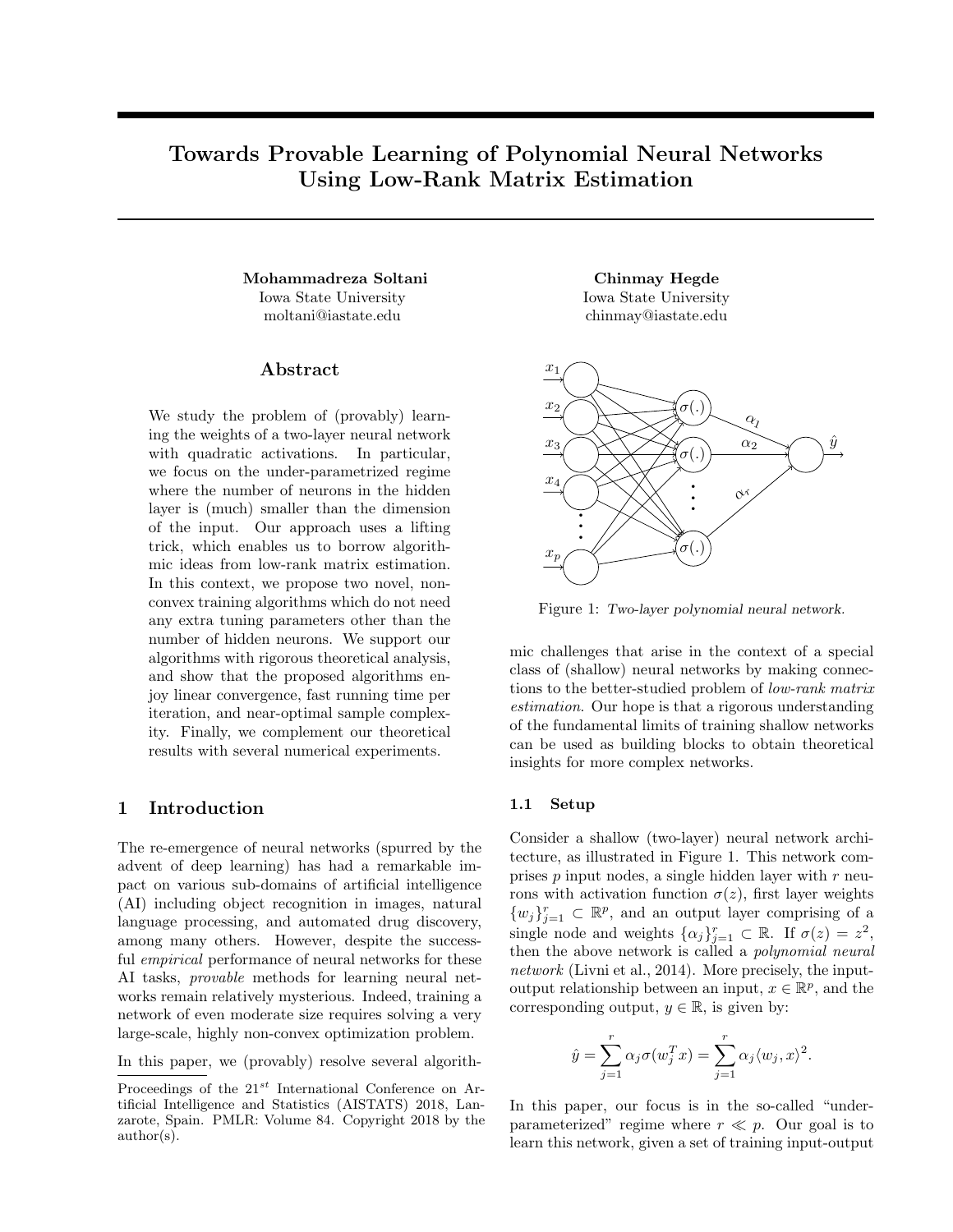pairs  $\{(x_i, y_i)\}_{i=1}^m$ . We do so by finding a set of weights  $\{\alpha_j, w_j\}_{j=1}^r$  that minimize the following *empirical risk*:

$$
\min_{W \in \mathbb{R}^{r \times p}, \alpha \in \mathbb{R}^r} \quad F(W, \alpha) = \frac{1}{2m} \sum_{i=1}^m (y_i - \hat{y}_i)^2, \quad (1)
$$

where the rows of W and the entries of  $\alpha$  indicate the first-and second-layer weights, respectively. Numerous recent papers have explored (provable) algorithms to learn the weights of such a network under distributional assumptions on the input data (Livni et al., 2014; Lin & Ye, 2016; Janzamin et al., 2015; Tian, 2016; Zhong et al., 2016; Soltanolkotabi et al., 2017; Li & Yuan,  $2017$ <sup>1</sup>.

Clearly, the empirical risk defined in (1) is extremely nonconvex (involving fourth-powers of the entries of  $w_i$ , coupled with the squares of  $\alpha_i$ ). However, this can be circumvented using a clever lifting trick: if we define the matrix variable  $L_* = \sum_{j=1}^r \alpha_j w_j w_j^T$ , then the input-output relationship becomes:

$$
\hat{y}_i = x_i^T L_* x_i = \langle x_i x_i^T, L_* \rangle,\tag{2}
$$

where  $x_i \in \mathbb{R}^p$  denotes the *i*<sup>th</sup> training sample. Moreover, the variable  $L_*$  is a rank-r matrix of size  $p \times p$ Therefore, (1) can be viewed as an instance of learning a fixed (but unknown) rank-r symmetric matrix  $L_* \in \mathbb{R}^{p \times p}$  with  $r \ll p$ , from a small number of *rank*one linear observations given by  $A_i = x_i x_i^T$ . While still non-convex, low-rank matrix estimation problems such as (2) are much better understood. Two specific instances in statistical learning include:

Matrix sensing and matrix completion. Reconstructing low-rank matrices from (noisy) linear measurements of the form  $y_i = \langle X_i, L_* \rangle$  impact several applications in control and system identification (Fazel, 2002), collaborative filtering (Cand`es & Recht, 2009; Recht et al., 2010), and imaging. The problem (2) specializes the matrix sensing problem to the case where the measurement vectors  $X_i$  are constrained to be themselves rank-one.

Covariance sketching. Estimating a highdimensional covariance matrix, given a stream of independent samples  $\{s_t\}_{t=1}^{\infty}$ ,  $s_t \in \mathbb{R}^p$ , involves maintaining the empirical estimate  $Q = E[s_t s_t^T]$ , which can require *quadratic*  $(O(p^2))$  space complexity. Alternatively, one can record a sequence of  $m \ll p^2$  linear sketches of each sample:  $z_i = x_i^T s_t$  for  $i = 1, ..., m$ . At the conclusion of the stream, sketches corresponding to a given vector  $x_i$  are squared and aggregated to form a measurement:  $y_i = E[z_i^2] = E[(x_i^T s_t)^2] =$ 

 $x_i^T Q x_i$ , which is nothing but a linear sketch of Q of the form (2). Again, several matrix estimation methods that "invert" such sketches exist; see Cai & Zhang (2015); Chen et al. (2015); Dasarathy et al. (2015).

#### 1.2 Our contributions

In this paper, we make concrete algorithmic progress on solving low-rank matrix estimation problems of the form (2). In the context of learning polynomial neural networks, once we have estimated a rank-r symmetric matrix  $L_*$ , we can always produce weights  $\{\alpha_j, w_j\}$  by an eigendecomposition of  $L_{*}$ .

In general, a range of algorithms for solving (2) (or variants thereof) exist in the literature, and can be broadly classified into two categories:

(i) convex approaches, all of which involve enforcing the rank- $r$  assumption in terms of a convex penalty term, such as the nuclear norm (Fazel, 2002; Recht et al., 2010; Cai & Zhang, 2015; Chen et al., 2015; Cai et al., 2010);

(ii) nonconvex approaches based on either alternating minimization (Zhong et al., 2015; Lin & Ye, 2016) or greedy approximation (Livni et al., 2014; Shalev-Shwartz et al., 2011).

Both types of approaches suffer from severe computational difficulties, particularly when the data dimension  $p$  is large. Even the most computationally efficient convex approaches require multiple invocations of singular value decomposition (SVD) of a (potentially) large  $p \times p$  matrix, which can incur *cubic*  $(O(p^3))$ running time. Moreover, even the best available nonconvex approaches require a very accurate initialization, and also require that the underlying matrix  $L_*$ is well-conditioned; if this is not the case, the running time of all available methods again inflates to  $O(p^3)$ , or worse.

In this paper, we take a different approach, and show how to leverage recent results in low-rank approximation to our advantage (Musco & Musco, 2015; Hegde et al., 2016). Our algorithm is also non-convex; however, unlike all earlier works, our method does not require any full SVD calculations. Specifically, we demonstrate that a careful concatenation of randomized, approximate SVD methods, coupled with appropriately defined gradient steps, leads to efficient and accurate matrix estimation.

To our knowledge, this work constitutes the first nearly-linear time method for low-rank matrix estimation from rank-one observations. Consequently, in the context of learning two-layer polynomial networks, our method is the first to exhibit nearly-linear running time, is *nearly sample-optimal* for fixed target rank  $r$ , and is unconditional (i.e., it makes no assumptions on

<sup>1</sup>While quadratic activation functions are rarely used in practice, stacking multiple such two-layer blocks can be used to simulate networks with higher-order polynomial and sigmoidal activations (Livni et al., 2014).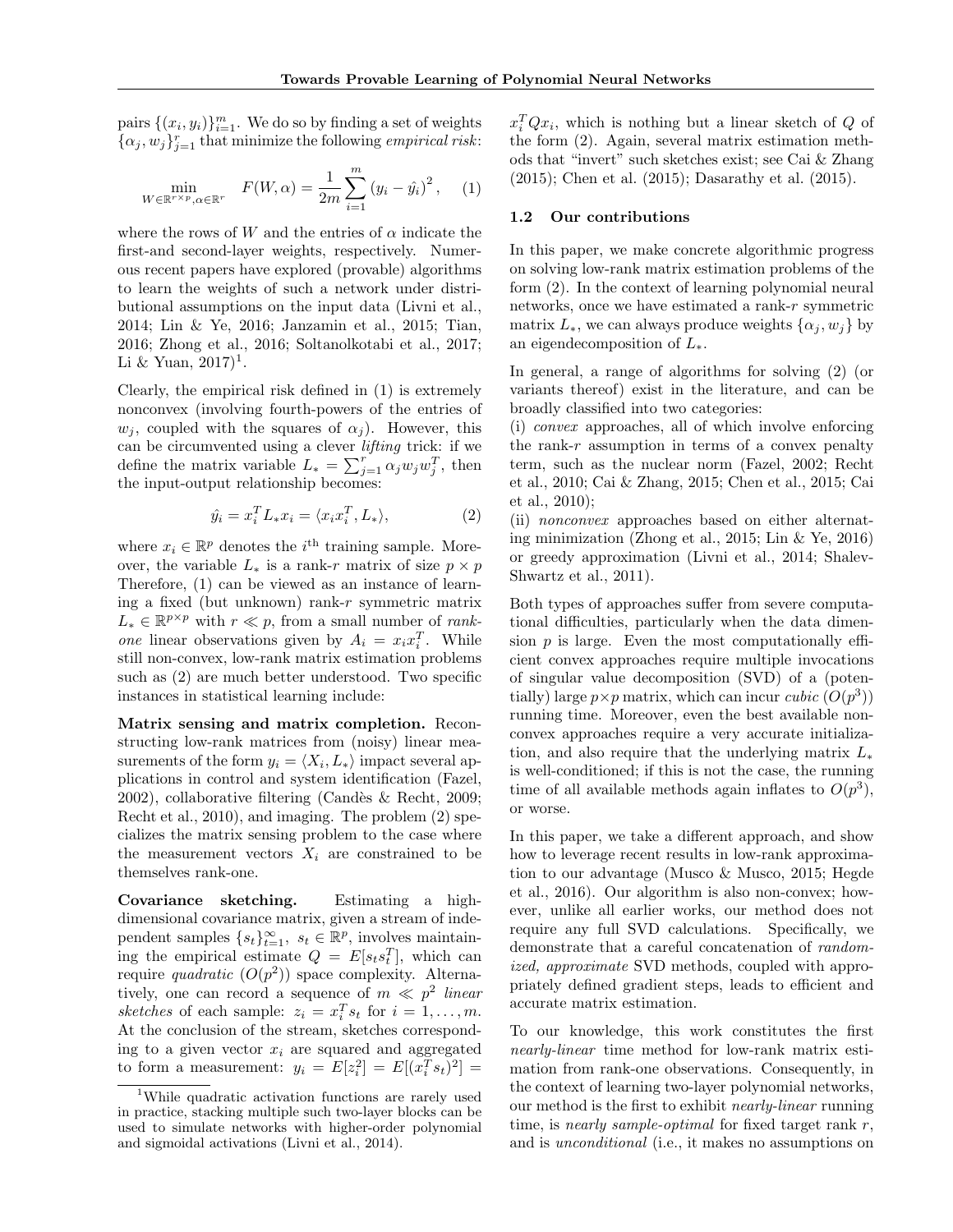the condition number of  $L_*$  or the weight matrix W). Numerical experiments reveal that our methods yield a very attractive tradeoff between sample complexity and running time for efficient matrix estimation.

#### 1.3 Techniques

At a high level, our method can be viewed as a variant of the seminal algorithms proposed in Jain et al. (2010) and Jain et al. (2014), which essentially perform projected (or proximal) gradient descent with respect to the space of rank- $r$  matrices. However, since computing SVD in high dimensions can be a bottleneck, we cannot use this approach directly. To this end, we use the approximation-based matrix estimation framework proposed in Hegde et al. (2016). This work demonstrates how to carefully integrate approximate SVD methods into singular value projection (SVP)-based matrix estimation algorithms; in particular, algorithms that satisfy certain "head" and "tail" projection properties (explained below in Section 2) are sufficient to guarantee robust and fast convergence. Crucially, this framework removes the need to compute even a single SVD, as opposed to factorized methods which necessarily require one or multiple SVDs, together with stringent condition number assumptions.

However, a direct application of (projected) gradient descent does not succeed for matrix estimation problems obeying (2); two major obstacles arise:

**Obstacle 1.** It is well-known the measurement operator that maps  $L_*$  to y does not satisfy the so-called Restricted Isometry Property over rank-r matrices (Cai & Zhang, 2015; Chen et al., 2015; Zhong et al., 2015); therefore, all statistical and algorithmic correctness arguments of Hegde et al. (2016) no longer apply.

**Obstacle 2.** The algebraic structure of the rank-one observations in (2) inflates the running time of computing even a simple gradient update to  $O(p^3)$  (irrespective of the algorithmic cost of rank-r projection, whether done using exact or approximate SVDs).

We resolve **Obstacle 1** by studying the concentration properties of certain linear operators of the form of rank-one projections, leveraging an approach first proposed in Zhong et al. (2015). We show that a nontrivial "bias correction" step, coupled with projected descent-type methods, within each iteration is sufficient to achieve fast (linear) convergence. To be more precise, define the operator A such that  $(\mathcal{A}(L_*))_i$  =  $x_i^T L_* x_i$  for  $i = 1, ..., m$ , where  $x_i$  is a standard normal random vector. A simple calculation shows that at any given iteration  $t$ , if  $L_t$  is the current estimate of the underlying matrix variable, then we have:

$$
\mathbb{E} \mathcal{A}^* \mathcal{A} (L_t - L_*) = 2(L_t - L_*) + Tr(L_t - L_*)I,
$$

where the operator  $Tr(\cdot)$  denotes the trace of a matrix

and the expectation is taken with respect to the randomness in the  $x_i$ 's. The left hand side of this equation (roughly) corresponds to the expected value of the gradient in each iteration, and it is clear that while the gradient points in the "correct" direction  $L_t - L_*,$  it is additionally biased by the extra  $Tr(.)$  term. Motivated by this, we develop a new descent scheme by carefully accounting for this bias. Interestingly, the sample complexity of our approach only increases by a mild factor (specifically, an extra factor  $r$  together with polylogarithmic terms) when compared to the best available techniques. Moreover, this scheme exhibits linear convergence in theory, and shows very competitive performance in experimental simulations.

We resolve Obstacle 2 by carefully exploiting the rank-one structure of the observations. In particular, we develop a modification of the randomized block-Krylov SVD (or BK-SVD) algorithm of Musco & Musco (2015) to work for the case of certain "implicitly defined" matrices; specifically, we design a randomized SVD routine where the input is a linear operator that is constructed using vector-valued components. This modification, coupled with the tail-and head-projection arguments developed in Hegde et al. (2016), enables us to achieve a fast per-iteration computational complexity. In particular, our algorithm strictly improves over the (worst-case) per-iteration running time of all existing algorithms; see Table 1.

# 2 Main results

# 2.1 Preliminaries

Let us first introduce some notation. Throughout this paper,  $\lVert \cdot \rVert_F$  and  $\lVert \cdot \rVert_2$  denote the matrix Frobenius and spectral norm, respectively, and  $Tr(\cdot)$  denotes matrix trace. The phrase "with high probability" indicates an event whose failure rate is exponentially small. We assume that the training data samples  $(x, y)$  obey a generative model (2) written as:

$$
y = \sum_{j=1}^{r} \alpha_j^* \sigma(\langle w_j^*, x \rangle) = x^T L_* x + e'
$$
 (3)

where  $L_* \in \mathbb{R}^{p \times p}$  is the "ground-truth" matrix (with rank equal to r), and  $e' \in \mathbb{R}$  is additive noise. Define  $\mathcal{A}: \mathbb{R}^{p \times p} \to \mathbb{R}^m$  such that:

$$
\mathcal{A}(L_*) = [x_1^T L_* x_1, x_2^T L_* x_2, \dots, x_m^T L_* x_m]^T,
$$

and each  $x_i \stackrel{i.i.d}{\sim} \mathcal{N}(0,I)$  is a normal random vector in  $\mathbb{R}^p$  for  $i = 1, \ldots, m$ . The adjoint operator of A is defined as  $\mathcal{A}^*(y) = \sum_{i=1}^m y_i x_i x_i^T$ . Also, noise vector is shown by  $e \in \mathbb{R}^m$ ; throughout the paper (for the purpose of analysis) we assume that  $e$  is zero-mean,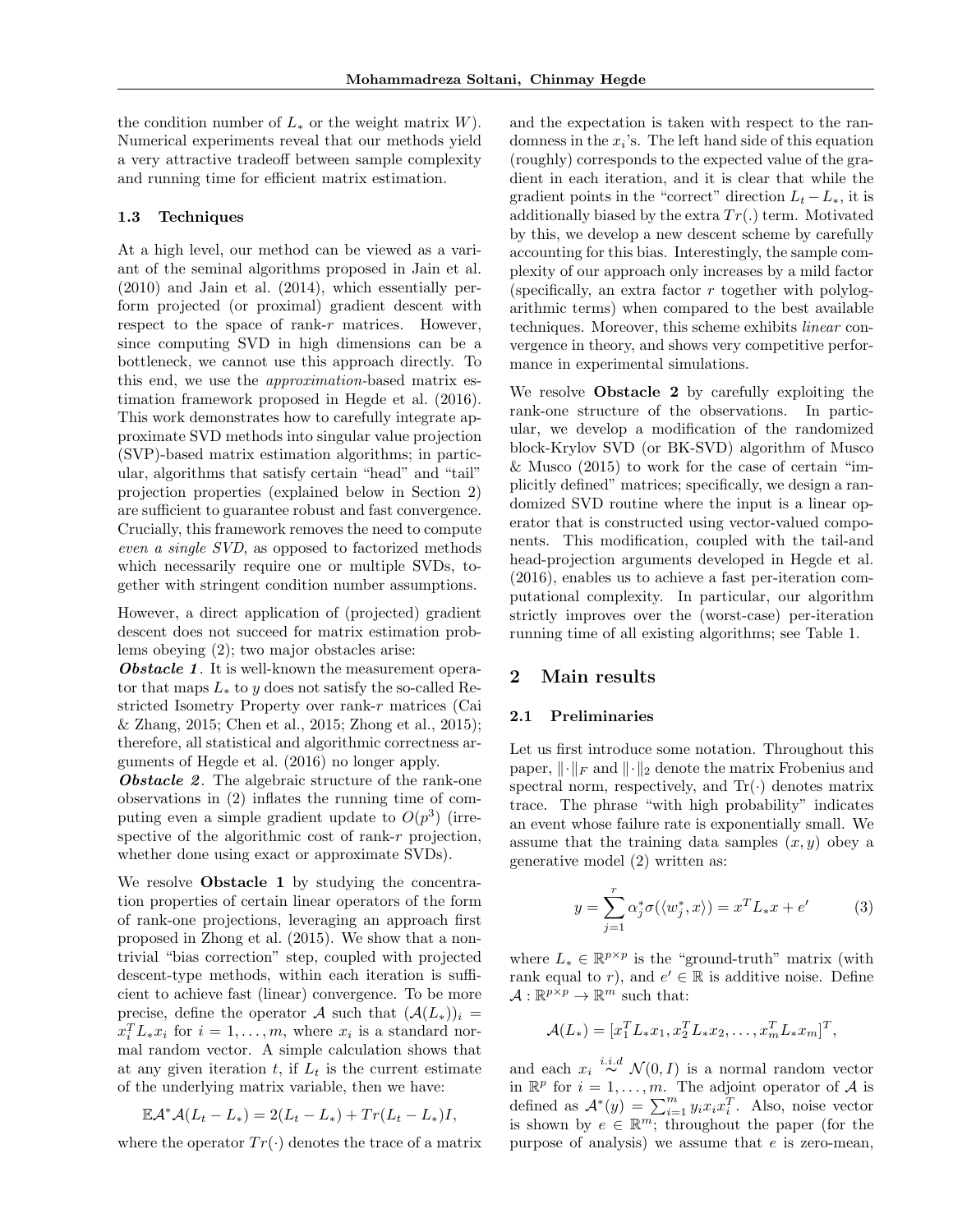| Algorithm           | Sample complexity<br>(m)                                       | Total Running Time                      |
|---------------------|----------------------------------------------------------------|-----------------------------------------|
| Convex              | $\mathcal{O}(pr)$                                              |                                         |
| GECO                | N/A                                                            | $p^2 \log(p)$ poly $(r)$                |
| AltMin-LRROM        | $\mathcal{O}(pr^4 \log^2(p) \beta^2 \log(\frac{1}{\epsilon}))$ | $(mpr \log($                            |
| gFM                 | $\mathcal{O}(pr^3\beta^2 \log(\frac{1}{\epsilon}))$            | $(mpr \log(\frac{1}{\epsilon}))$        |
| EP-ROM [This paper] | $\left(pr^2\log^4(p)\log(\frac{1}{\epsilon})\right)$           | $(m p^2 \log(\frac{1}{\epsilon}))$      |
| AP-ROM [This paper] | $pr^3 \log^4(p) \log(\frac{1}{r})$                             | $(mpr \log(p) \log(\frac{1}{\epsilon})$ |

Table 1: Summary of our contributions and comparison with existing algorithms. Here,  $\beta = \frac{\sigma_1}{\sigma_r}$  denotes the condition number of  $L_*$ .

subgaussian with i.i.d entries, and independent of  $x_i$ 's. The goal is to learn the rank-r matrix parameter  $L^*$ from as few samples as possible.

In our analysis, we require the operators  $A$  and  $A^*$  to satisfy the following regularity condition with respect to the set of low-rank matrices. We call this the Conditional Unbiased Restricted Isometry Property, abbreviated as  $CU-RIP(\rho)$ :

**Definition 1.** Consider fixed rank-r matrices  $L_1$  and  $L_2$ . Then, A is said to satisfy  $CU-RIP(\rho)$  if there exists  $0 < \rho < 1$  such that

$$
\|L_1 - L_2 - \frac{1}{2m} \mathcal{A}^* \mathcal{A} (L_1 - L_2) - \frac{1}{2m} \mathbf{1}^T (\mathcal{A} (L_1) - \mathcal{A} (L_2)) I \|_2 \le \rho \|L_1 - L_2\|_2.
$$

Let  $\mathbb{U}_r$  denote the set of all rank-r matrix subspaces, i.e., subspaces of  $\mathbb{R}^{p \times p}$  which are spanned by any r atoms of the form  $uv^T$  where  $u, v \in \mathbb{R}^p$  are unit  $\ell_2$ norm vectors. We use the idea of head and tail approximate projections with respect to  $\mathbb{U}_r$  first proposed in Hegde et al. (2015), and instantiated in the context of low-rank approximation in Hegde et al. (2016).

**Definition 2** (Approximate tail projection).  $\mathcal{T}$  :  $\mathbb{R}^{p \times p} \rightarrow \mathbb{U}_r$  is a  $\varepsilon$ -approximate tail projection algorithm if for all  $L \in \mathbb{R}^{p \times p}$ ,  $\mathcal{T}$  returns a subspace  $W =$  $\mathcal{T}(L)$  that satisfies:  $||L - \mathcal{P}_W L||_F \leq (1 + \varepsilon) ||L - L_r||_F$ , where  $L_r$  is the optimal rank-r approximation of  $L$ .

**Definition 3** (Approximate head projection).  $H$ :  $\mathbb{R}^{p \times p} \to \mathbb{U}_r$  is a *ε*-approximate head projection if for all  $L \in \mathbb{R}^{p \times p}$ , the returned subspace  $V = \mathcal{H}(L)$  satisfies:  $\|\mathcal{P}_V L\|_F \geq (1-\varepsilon)\|L_r\|_F$ , where  $L_r$  is the optimal rank-r approximation of L.

### 2.2 Algorithms and theoretical results

We now propose methods to estimate  $L_*$  given knowledge of  $\{x_i, y_i\}_{i=1}^m$ . Our first method is somewhat computationally inefficient, but achieves very good sample complexity and serves to illustrate the overall algorithmic approach. Consider the non-convex, constrained risk minimization problem:

$$
\min_{L \in \mathbb{R}^{p \times p}} F(L) = \frac{1}{2m} \sum_{i=1}^{m} (y_i - x_i^T L x_i)^2
$$
\n
$$
\text{s.t.} \quad \text{rank}(L) \leq r. \tag{4}
$$

To solve this problem, we first propose an algorithm that we call Exact Projections for Rank-One Matrix estimation, or EP-ROM, described in pseudocode form in Algorithm  $1^2$ .

We now analyze this algorithm. First, we provide a theoretical result which establishes statistical and optimization convergence rates of EP-ROM. More precisely, we derive an upper bound on the estimation error (measured using the spectral norm) of recovering  $L_{*}$ . Due to space constraints, we defer all the proofs to the appendix.

Theorem 4 (Linear convergence of EP-ROM). Consider the sequence of iterates  $(L_t)$  obtained in EP-ROM. Assume that in each iteration the linear operator A satisfies  $CU-RIP(\rho)$  for some  $0 < \rho < \frac{1}{2}$ , then  $EP-ROM$  outputs a sequence of estimates  $L_t$  such that:

$$
||L_{t+1} - L_*||_2 \le q||L_t - L_*||_2
$$
  
+  $\frac{1}{2m} (|\mathbf{1}^T e| + ||\mathcal{A}^* e||_2),$  (5)

where  $0 < q < 1$ .

The contraction factor,  $q$ , in Equation (5) can be arbitrary small if we choose  $m$  sufficiently large, and we elaborate it in Theorem (6). The second and third term in (5) represent the statistical error rate. In the next Theorem, we show that these error terms can be suitably bounded. Furthermore, Theorem 4 implies (via induction) that EP-ROM exhibits linear convergence; please see Corollary 7.

Theorem 5 (Bounding the statistical error). Consider the generative model (3) with zero-mean subgaussian noise  $e \in \mathbb{R}^m$  with i.i.d. entries (and independent of the  $x_i$ 's) such that  $\tau = \max_{1 \leq j \leq m} ||e_j||_{\psi_2}$  (Here,

<sup>&</sup>lt;sup>2</sup>In Alg 1,  $\mathcal{P}_r$  denotes the projection operator onto the set of rank-r matrices.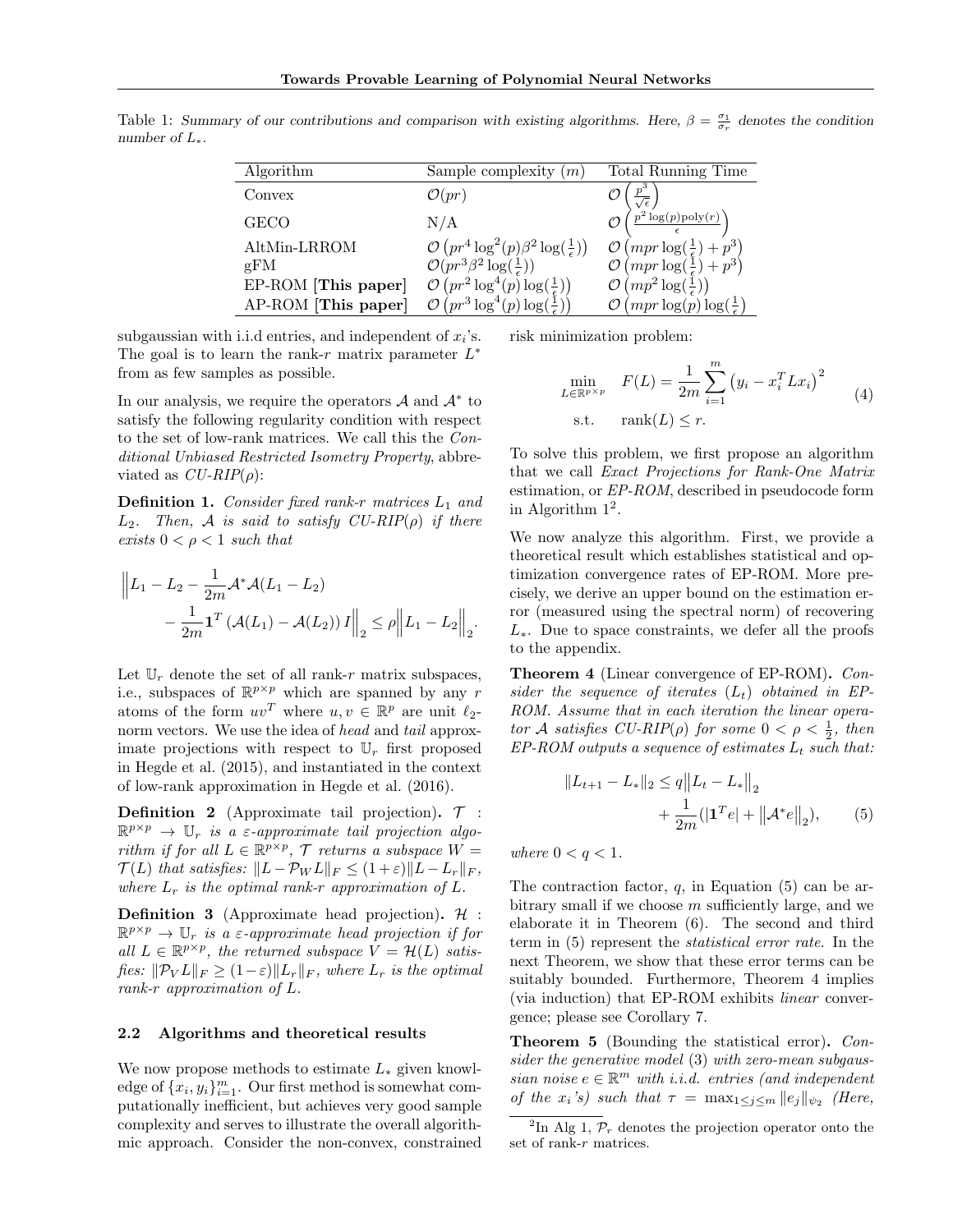### Algorithm 1 EP-ROM

**Inputs:** y, number of iterations K, independent data samples  $\{x_1^t, x_2^t, \ldots, x_m^t\}$  for  $t = 1, \ldots, K$ , rank r **Outputs:** Estimates  $\overline{L}$ **Initialization:**  $L_0 \leftarrow 0, t \leftarrow 0$ Calculate:  $\bar{y} = \frac{1}{m} \sum_{i=1}^{m} y_i$ while  $t \leq K$  do  $L_{t+1} = \mathcal{P}_r \left( L_t - \frac{1}{2m} \sum_{i=1}^m \left( (x_i^t)^T L_t x_i^t - y_i \right) x_i^t (x_i^t)^T - \left( \frac{1}{2m} \mathbf{1}^T \mathcal{A}(L_t) - \frac{1}{2} \bar{y} \right) I \right)$  $t \leftarrow t + 1$ end while Return:  $L = L_K$ 

 $\|\cdot\|_{\psi_2}$  denotes the  $\psi_2$ -norm; see Definition 11 in the appendix). Then, with probability at least  $1 - \gamma$ , we have:

$$
\frac{1}{m}|\mathbf{1}^T e| + \left\|\frac{1}{m}\mathcal{A}^* e\right\|_2 \le C''_\tau \sqrt{\frac{p\log^2 p}{m}\log(\frac{p}{\gamma})}. \tag{6}
$$

where  $C''_{\tau} > 0$  is constant which depends on  $\tau$ .

To establish linear convergence of EP-ROM, we assume that the CU-RIP holds at each iteration. The following theorem certifies this assumption.

Theorem 6 (Verifying CU-RIP). At any iteration t of EP-ROM, with probability at least  $1 - \xi$ , CU-RIP( $\rho$ ) is satisfied with parameter  $\rho < \frac{1}{2}$  provided that  $m =$  $\mathcal{O}\left(\frac{1}{\delta^2}pr^2\log^3p\log(\frac{p}{\xi})\right)$  for some  $\delta>0$ .

Integrating the above results, together with the assumption of availability of a batch of  $m$  independent samples in each iteration, we obtain the following corollary formally establishing linear convergence. We acknowledge that this assumption of "fresh samples" is somewhat unrealistic and is an artifact of our proof techniques; nonetheless, it is a standard mechanism for proofs for non-convex low-rank matrix estimation (Hardt, 2014; Zhong et al., 2016)

Corollary 7. After K iterations, with high probability the output of EP-ROM satisfies:

$$
||L_K - L_*||_2 \le q^K ||L_*||_2 + \frac{C''_\tau}{1-q} \sqrt{\frac{p \log^3 p}{m}}.\tag{7}
$$

where  $C''_{\tau}$  is given in (6). Thus, under all the assumptions in theorem 4, to achieve  $\epsilon$ -accuracy for estimation of  $L_*$  in terms of the spectral norm, EP-ROM needs  $K = \mathcal{O}(\log(\frac{||L_*||_2}{\epsilon}))$  iterations. Based on Theorecus  $K = O(\log(\frac{\epsilon}{\epsilon}))$  rectations. Based on Theorems 5, 6, and Corollary 7, the sample complexity of EP-ROM scales as  $m = \mathcal{O}(pr^2 \log^4 p \log(\frac{1}{\epsilon}))$ .

While EP-ROM exhibits linear convergence, the periteration complexity is still high since it requires projection onto the space of rank-r matrices, which necessitates the application of SVD. In the absence of any

spectral assumptions on the input to the SVD, the periteration running time of EP-ROM can be cubic, which can be prohibitive. Overall, we obtain a running time of  $\tilde{\mathcal{O}}(p^3r^2)$  in order to achieve  $\epsilon$ -accuracy (please see Section 5.3 in the appendix for a longer discussion).

To reduce the running time, one can instead replace a standard SVD routine with approximation heuristics such as Lanczos iterations (Lanczos, 1950); however, these may not result in algorithms with provable convergence guarantees. Instead, following Hegde et al.  $(2016)$ , we can use a pair of *inaccurate* rank-r projections (in particular, tail-and head-approximate projection operators). Based on this idea, we propose our second algorithm that we call Approximate Projection for Rank One Matrix estimation, or AP-ROM. We display the pseudocode of AP-ROM in Algorithm 2.

The specific choice of approximate SVD algorithms that simulate the operators  $\mathcal{T}(\cdot)$  and  $\mathcal{H}(\cdot)$  is flexible. We note that tail-approximate projections have been widely studied in the numerical linear algebra literature (Clarkson & Woodruff, 2013; Mahoney & Drineas, 2009; Rokhlin et al., 2009); however, headapproximate projection methods are less well-known. In our method, we use the randomized Block Krylov SVD (BK-SVD) method proposed by Musco & Musco (2015), which has been shown to satisfy both types of approximation guarantees (Hegde et al., 2016). One can alternatively use LazySVD, recently proposed by Allen-Zhu & Li (2016), which also satisfies both guarantees. The nice feature of these methods is that their running time is independent of the spectral gap of the matrix. We leverage this property to show asymptotic improvements over other fast SVD methods (such as the power method).

We briefly discuss the BK-SVD algorithm. In particular, BK-SVD takes an input matrix with size  $p \times p$  with rank r and returns a r-dimensional subspace which approximates the top right  $r$  singular vectors of the input. Mathematically, if  $A \in \mathbb{R}^{p \times p}$  is the input,  $A_r$  is the best rank-r approximation to it, and  $Z$  is a basis matrix that spans the subspace returned by BK-SVD, then the projection of A into Z,  $B = ZZ^{T}A$  satisfies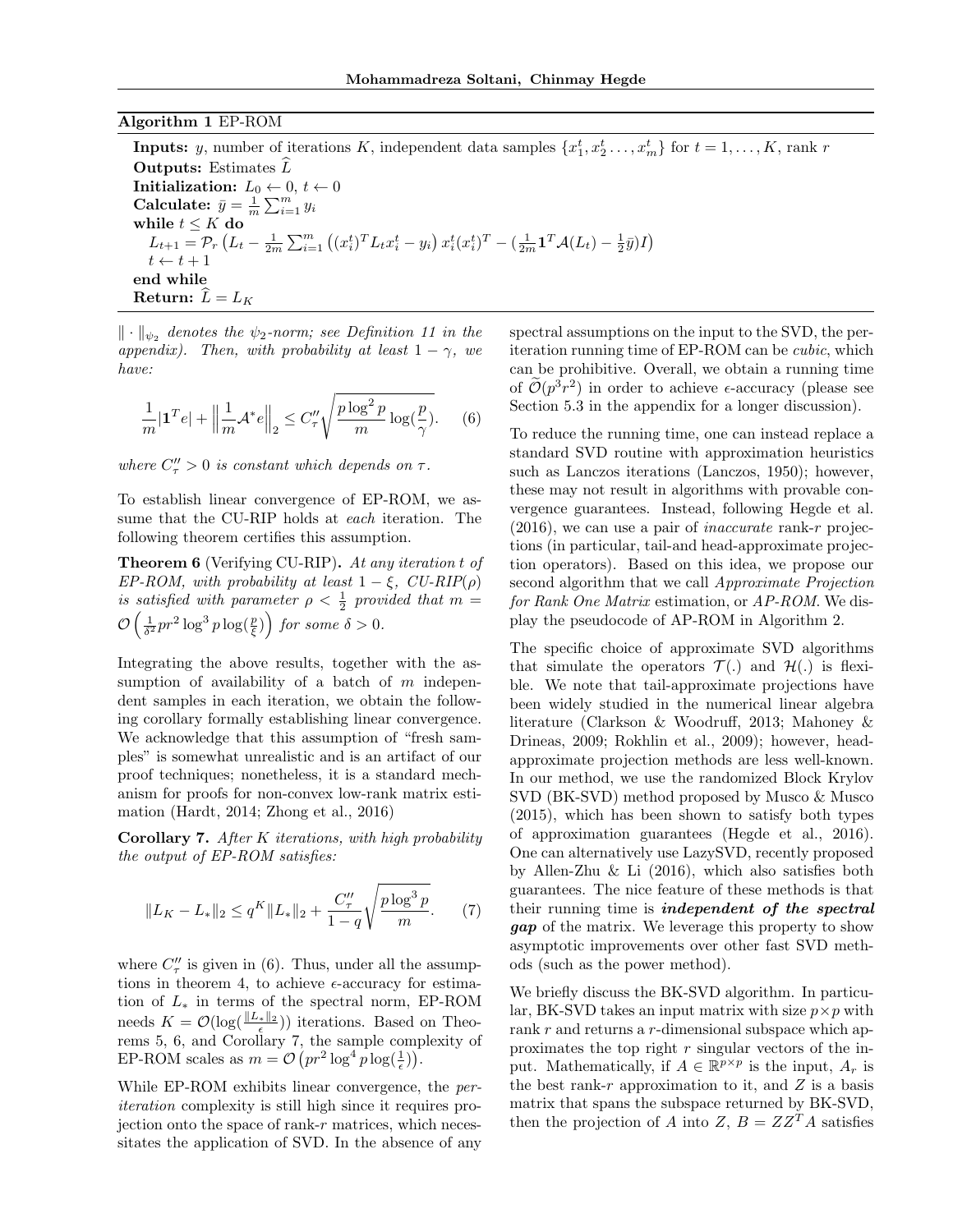### Algorithm 2 AP-ROM

**Inputs:** y, number of iterations K, independent data samples  $\{x_1^t, x_2^t, \ldots, x_m^t\}$  for  $t = 1, \ldots, K$ , rank r **Outputs:** Estimates  $\overline{L}$ **Initialization:**  $L_0 \leftarrow 0, t \leftarrow 0$ Calculate:  $\bar{y} = \frac{1}{m} \sum_{i=1}^{m} y_i$ while  $t \leq K$  do  $L_{t+1} = \mathcal{T}\left(L_t - \mathcal{H}\left(\frac{1}{2m}\sum_{i=1}^m\left((x_i^t)^TL_tx_i^t - y_i\right)x_i^t(x_i^t)^T - (\frac{1}{2m}\mathbf{1}^T\mathcal{A}(L_t) - \frac{1}{2}\bar{y})I\right)\right)$  $t \leftarrow t + 1$ end while Return:  $L = L_K$ 

the following relations:

$$
||A - B||_F \le (1 + \varepsilon) ||A - A_r||_F,
$$
  
\n
$$
|u_i^T A A^T u_i - z_i A A^T z_i| \le \varepsilon \sigma_{r+1}^2,
$$

where  $\varepsilon > 0$  is defined as the tail and head projection approximate constant, and  $u_i$  denotes the  $i^{th}$ right eigenvector of A. In Appendix-B of Hegde et al. (2016), it has been shown that the per-vector guarantee can be used to prove the approximate head projection property, i.e.,  $||B||_F \geq (1 - \varepsilon) ||A_r||_F$ .

We now establish that AP-ROM also exhibits linear convergence, while obeying similar statistical properties as EP-ROM. We have the following results:

Theorem 8 (Convergence of AP-ROM). Consider the sequence of iterates  $(L_t)$  obtained in AP-ROM. Assume that in each iteration t, A satisfies  $CU-RIP(\rho')$ for some  $0 < \rho' < 1$ , then AP-ROM outputs a sequence of estimates  $L_t$  such that:

$$
||L_{t+1} - L_*||_F \le q_1'||L_t - L_*||_F
$$
  
+ q\_2' (|\mathbf{1}^T e| + ||A^\* e||\_2), (8)

where 
$$
q'_1 = (2 + \varepsilon)(\rho' + \sqrt{1 - \phi^2}), q'_2 = \frac{\sqrt{r}}{2m} \left(2 - \varepsilon + \frac{\phi(2-\varepsilon)(2+\varepsilon)}{\sqrt{1-\phi^2}}\right)
$$
, and  $\phi = (1-\varepsilon)(1-\rho') - \rho'.$ 

Similar to Theorem 6, we can show that CU-RIP is satisfied in each iteration of AP-ROM with probability at least 1-ξ, provided that  $m = \mathcal{O}\left(\frac{1}{\delta^2}pr^3\log^3 p\log(\frac{p}{\xi})\right)$ . Hence, we require a factor- $r$  increase compared to before. Overall, we have the following result:

Corollary 9. The output of AP-ROM satisfies the following after K iterations with high probability:

$$
||L_K - L_*||_F \le (q'_1)^K ||L_*||_F + \frac{C''_\tau q'_2}{1 - q'_1} \sqrt{\frac{pr \log^3 p}{m}}.
$$
\n(9)

where  $q'_1$  and  $q'_2$  have been defined in Theorem 8.

Hence, under the assumptions in Theorem 8, in order to achieve  $\epsilon$ -accuracy in the estimation of  $L_*$  in terms of Frobenius norm, AP-ROM requires  $K = \mathcal{O}(\log(\frac{||L_*||_2}{\epsilon}))$  iterations. From Theorem 8 and Corollary 9, we observe that the sample-complexity of AP-ROM (i.e., the number of samples  $m$  to achieve a given accuracy) slightly increases as  $m =$  $\mathcal{O}\left(pr^3\log^4 p\log(\frac{1}{\epsilon})\right).$ 

#### 2.3 Improving running time

The above analysis of AP-ROM shows that instead of using exact rank-r projections (as in  $EP-ROM$ ), one can use instead tail and head approximate projection which is implemented by the BK-SVD method of Musco & Musco (2015). The running time for this method is given by  $\tilde{\mathcal{O}}(p^2r)$  if  $r \ll p$ . While the running time of the projection step is gap-independent, the calculation of the gradient (i.e., the input to the head projection method  $\mathcal{H}$ ) is itself the major bottleneck. In essence, this is related to the calculation of the adjoint operator,  $\mathcal{A}^*(d) = \sum_{i=1}^m d^{(i)}x_i x_i^T$ , which requires  $\mathcal{O}(p^2)$  operations for each sample. Coupled with the sample-complexity of  $m = \Omega(pr^3)$ , this means that the running time per-iteration scaled as  $\Omega(p^3r^3)$ , which overshadows any gains achieved during the projection step (please see Section 5.3 in the appendix)

To address this challenge, we propose a modified version of BK-SVD for head approximate projection which uses the special rank-one structures involved in the calculation of the gradients. We call this method Modified BK-SVD, or MBK-SVD. The basic idea is to implicitly evaluate each Krylov-subspace iteration within BK-SVD, and avoid any explicit calculation of the adjoint operator  $A^*$  applied to the current estimate. Due to space constraints, the pseudocode as well as the running time analysis of MBK-SVD is deferred to the appendix. We have:

Theorem 10. AP-ROM (with modified BK-SVD) runs in time  $K = \mathcal{O}\left(p^2 r^4 \log^2(\frac{1}{\epsilon})\text{polylog}(p)\right)$ .

### 3 Prior art

Due to space constraints, we only provide here a brief (and incomplete) review of related work, and describe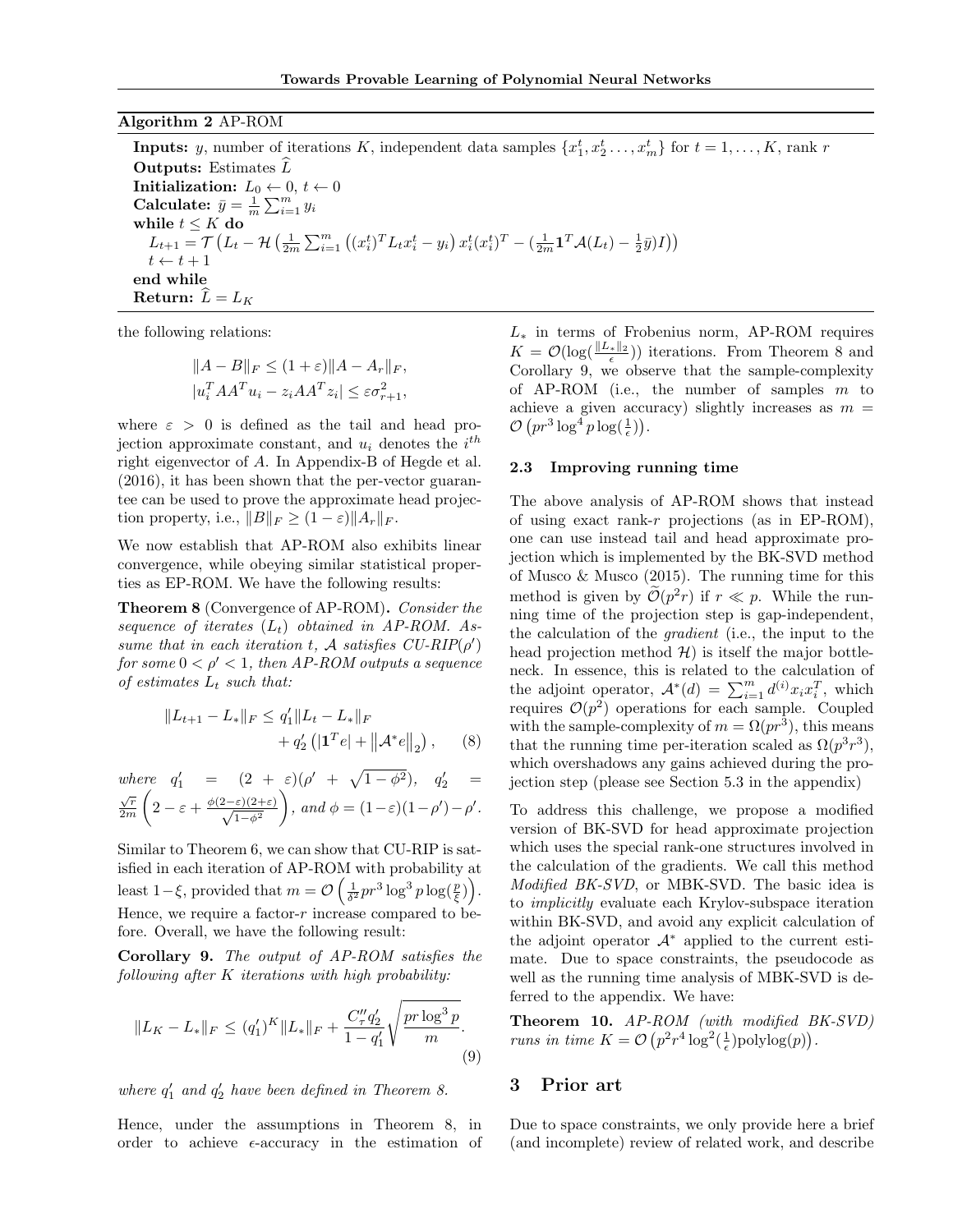

Figure 2: Comparison of algorithms. (a) Phase transition plot with  $p = 100$ . (b) Evolution of the objective function versus number of iterations with  $p = 100$ ,  $m = 8500$ , and noise level  $\sigma = 0.1$ . (c) Running time of the algorithm with  $p = 1000$  and  $m = 75000$ .

how our method differs from earlier techniques.

Problems involving low-rank matrix estimation have received significant attention from the machine learning community over the last few years; see Davenport & Romberg (2016) for a recent survey. In early works for matrix estimation, the observation operator  $A$  is assumed to be parametrized by m independent fullrank  $p \times p$  matrices that satisfy certain restricted isometry conditions (Recht et al., 2010; Liu, 2011). In this setup, it has been established that  $m = \mathcal{O}(pr)$  observations are sufficient to recover an unknown rank-r matrix  $L_*$  in (3) (Candes & Plan, 2011), and this scaling of sample complexity is statistically optimal.

In the context of provable methods for learning neural networks, two-layer networks have received special attention. For instance, Livni et al. (2014) has considered a two-layer network with quadratic activation function (identical to the model proposed above), and proposed a greedy, improper learning algorithm: in each iteration, the algorithms adds one hidden neuron to the network until the risk falls below a threshold. While this algorithm is guaranteed to converge, its convergence rate is sublinear.

Recently, in Zhong et al. (2016), the authors have proposed a linearly convergent algorithm for learning two-layer networks for several classes of activation functions. They also derived an upper bound on the sample complexity of network learning which is linear in  $p$ , and depends polynomially on  $r$  and other spectral properties of the ground-truth (planted) weights. However, their theory does not provide convergence guarantees for quadratic functions; this paper closes this gap. Note that our focus here is not the estimation of the weights  $\{\alpha_i, w_i\}$  themselves, but rather, any network that gives the same input-relationship.. As a result, our guarantees are stated in terms of the low-rank matrix L∗. Furthermore, unlike their algorithm, our sample complexity does not depend on the spectral properties of ground-truth weights.

Other works have also studied similar two-layer setups, including Janzamin et al. (2015); Tian (2016); Soltanolkotabi et al. (2017); Li & Yuan (2017). In contrast with these results, our framework does not assume the over-parameterized setting where the number of hidden neurons  $r$  is greater than  $p$ . In addition, we explicitly derive a sample complexity that is linear in p, as well as demonstrate linear time convergence. Also, observe that if we let  $L_*$  to be rank-1, then Problem (2) is known as generalized phase retrieval for which several excellent algorithms are known (Candes et al., 2013, 2015; Netrapalli et al., 2013). However, our problem is more challenging as it allows  $L_*$  to have arbitrary rank-r.

We now briefly contrast our method with other algorithmic techniques for low-rank matrix estimation. Broadly, two classes of such techniques exist. The first class of matrix estimation techniques can be categorized as approaches based on convex relaxation (Chen et al., 2015; Cai & Zhang, 2015; Kueng et al., 2017; Candes et al., 2013). For instance, the authors in Chen et al. (2015); Cai & Zhang (2015) demonstrate that the observation operator A satisfies a specialized mixednorm isometry condition called the  $RIP-\ell_2/\ell_1$ . Further, they show that the sample complexity of matrix estimation using rank-one projections matches the optimal rate  $\mathcal{O}(pr)$ . However, these methods advocate using either semidefinite programming (SDP) or proximal sub-gradient algorithms (Boyd & Vandenberghe, 2004; Goldstein et al., 2014, 2015), both of which are too slow for very high-dimensional problems.

The second class of techniques can be categorized as non-convex approaches, which are all based on a factorization-based approach initially advocated by Burer & Monteiro (2003). Here, the underlying lowrank matrix variable is factorized as  $L_* = UV^T$ , where  $U, V \in \mathbb{R}^{p \times r}$  (Zheng & Lafferty, 2015; Tu et al., 2016). In the Altmin-LRROM method proposed by Zhong et al.  $(2015)$ , U and V are updated in alternative fashion. However, the setup in Zhong et al. (2015) is dif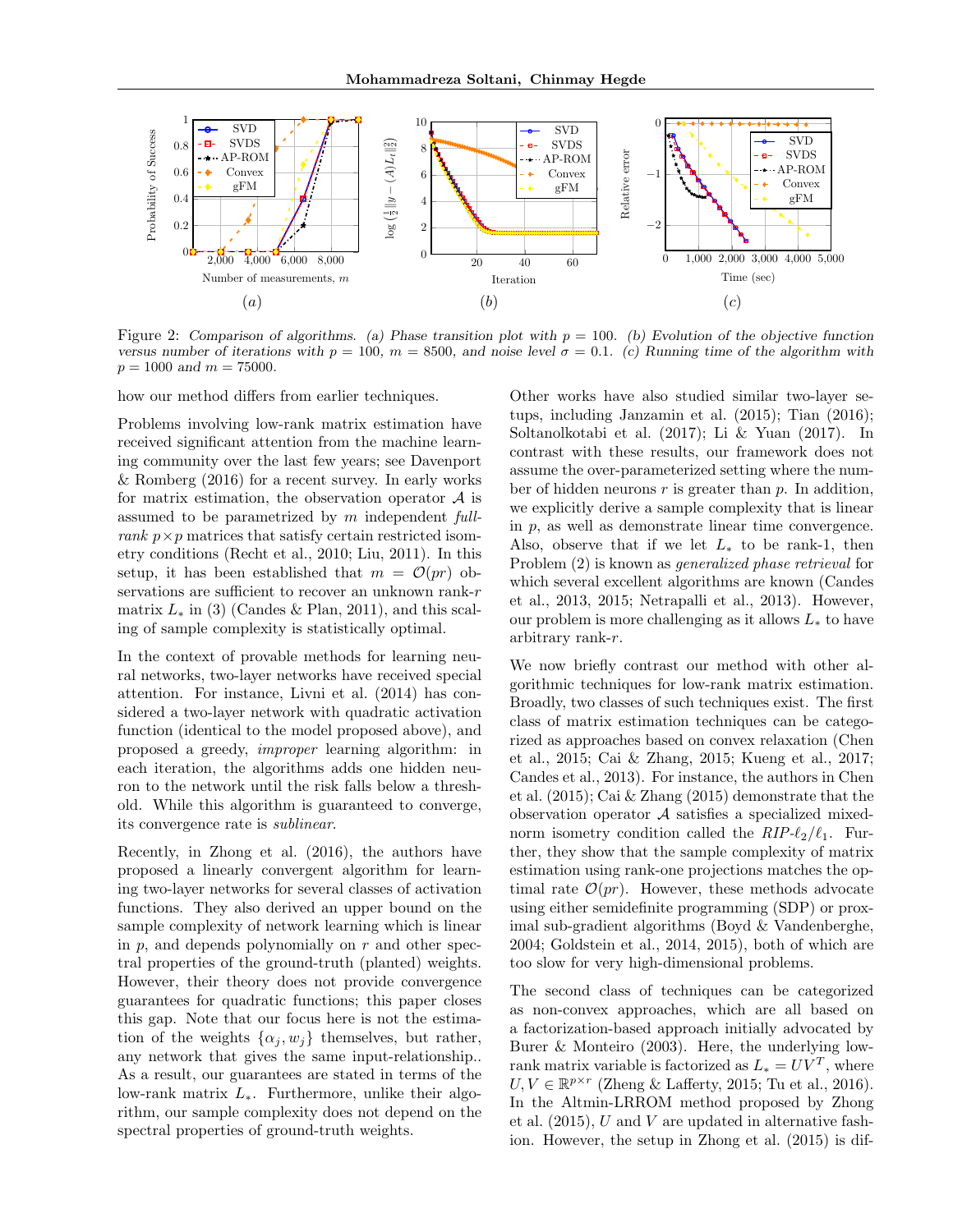ferent from this paper, as it uses an asymmetric observation model, in which observation  $y_i$  is given by  $y_i = x_i^T L_* z_i$  with  $x_i$  and  $z_i$  being independent random vectors. Our goal is to analyze the more challenging case where the observation operator  $A$  is symmetric and defined according (3). In a subsequent work (called the generalized factorization machine) by Lin et al.  $(2017)$ , U and V are updated based on the construction of certain sequences of moment estimators.

Both the approaches of (Zhong et al., 2015) and (Lin et al., 2017) require a spectral initialization which involves running a rank-r SVD on a given  $p \times p$  matrix, and therefore the running time heavily depends on the condition number (i.e., the ratio of the maximum and the minimum nonzero singular values) of  $L_{\ast}$ . To our knowledge, only three works in the matrix estimation literature require no full SVDs (Bhojanapalli et al., 2016; Hegde et al., 2016; Ge et al., 2016). However, both Bhojanapalli et al. (2016) and Hegde et al. (2016) assume that the restricted isometry property is satisfied, which is not applicable in our setting. Moreover, Ge et al. (2016) makes stringent assumptions on the condition number, as well as the coherence, of the unknown matrix.

Finally, we mention that a matrix estimation scheme using approximate SVDs (based on Frank-Wolfe type greedy approximation) has been proposed for learning polynomial neural networks (Shalev-Shwartz et al., 2011; Livni et al., 2014). Moreover, this approach has been shown to compare favorably to typical neural network learning methods (such as stochastic gradient descent). However, the rate of convergence is sublinear, and they provide no sample-complexity guarantees. Indeed, the main motivating factor of our paper was to accelerate the running time of such greedy approximation techniques. We complete this line of work by providing (a) rigorous statistical analysis that precisely establishes upper bounds on the number of samples required for learning such networks, and (b) an algorithm that provably exhibits linear convergence, as well as nearly-linear per iteration running time.

# 4 Experimental results and discussion

We illustrate some experiments to support our proposed algorithms. We compare EP-ROM and AP-ROM with convex (nuclear norm) minimization as well as the gFM algorithm of Lin  $\&$  Ye (2016). To solve the nuclear norm minimization, we use FASTA (Goldstein et al., 2014, 2015) which efficiently implements an accelerated proximal sub-gradient method. For AP-ROM, we consider our proposed modified BK-SVD method (MBK-SVD). In addition, SVD and SVDS denote the projection step being used in EP-ROM. In

all the experiments, we generate a low-rank matrix,  $L_* = U U^T$ , such that  $\mathbb{U} \in \mathbb{R}^{p \times r}$  with  $r = 5$  where the entries of  $U$  is randomly chosen according to the standard normal distribution.

Figures  $2(a)$  and  $2(b)$  show the phase transition of successful estimation as well as the evolution of the objective function,  $\frac{1}{2}||y - A(L_t)||_2^2$  versus the iteration count t for five algorithms. In figure  $2(a)$ , we have used 50 Monte Carlo trials and the phase transition plot is generated based on the empirical probability of success; here, success is when the relative error between L (the estimate of  $L_{*}$ ) and the ground truth  $L_{\ast}$  (measured in terms of spectral norm) is less than 0.05. For solving convex nuclear norm minimization using FASTA, we set the Lagrangian parameter,  $\mu$  i.e.,  $\mu ||L||_* + \frac{1}{2} ||y - AL||_F^2$  via a grid search. In Figure 2(a), there is no additive noise. As we can see in this Figure, the phase transition for the convex method is slightly better than those for non-convex algorithms, which is consistent with known theoretical results. However, the convex method is *improper*, i.e., the rank of  $\tilde{L}$  is much higher than the target rank. In Figure 2(b) we consider an additive standard normal noise with standard deviation equal to 0.1, and average over 10 Monte Carlo trials. As illustrated in this plot, all non-convex algorithm have much better performance in decreasing the objective function compared to convex method.

Finally, in Figure 2(c), we compare the algorithms in the high-dimensional regime where  $p = 1000$ ,  $m =$ 75000, and  $r = 5$  in terms of running time. We let all the algorithms run 15 iterations, and then compute the CPU time in seconds for each of them. The y-axis denotes the logarithm of relative error in spectral norm and we report averages over 10 Monte Carlo trials. As we can see, convex methods are the slowest (as expected); the non-convex methods are comparable to each other, while MBK-SVD is the fastest. This plot verifies that our modified head approximate projection routine is faster than other non-convex methods, which makes it a promising approach for high-dimensional matrix estimation applications.

Discussion. It seems plausible that the matrix-based techniques of this paper can be extended to learn networks with similar polynomial-like activation functions (such as the squared ReLU). Moreover, similar algorithms can be plausibly used to train multi-layer networks using a greedy (layer-by-layer) learning strategy. Finally, it will be interesting to integrate our methods with practical approaches such as stochastic gradient descent (SGD).

Acknowledgement. This work was supported in part by NSF grant CCF-1566281.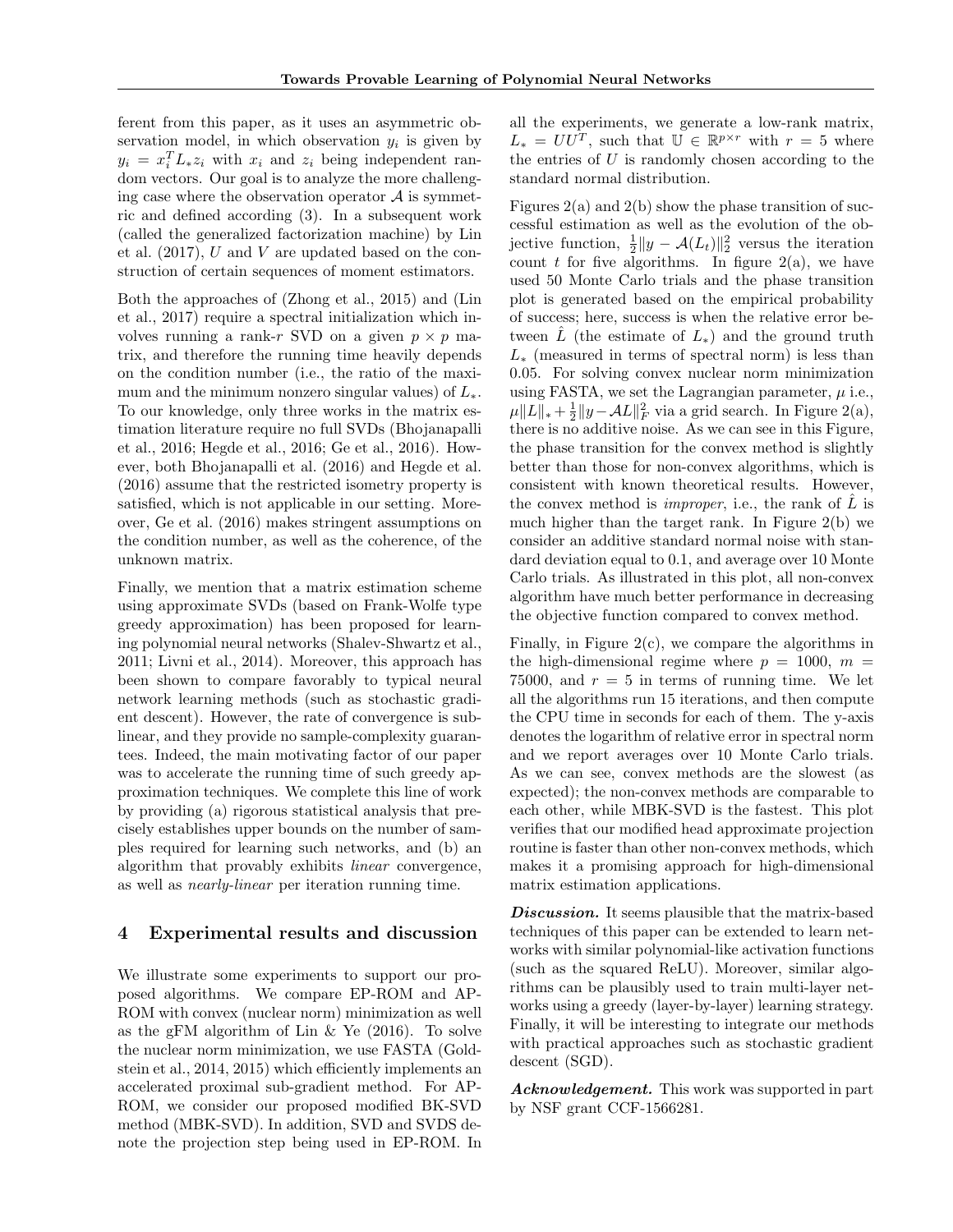# References

- Allen-Zhu, Z. and Li, Y. Lazysvd: Even faster svd decomposition yet without agonizing pain. In Adv. Neural Inf. Proc. Sys. (NIPS), pp. 974–982, 2016.
- Bhojanapalli, S., Neyshabur, B., and Srebro, N. Global optimality of local search for low rank matrix recovery. In Adv. Neural Inf. Proc. Sys. (NIPS), pp. 3873–3881, 2016.
- Boyd, S. and Vandenberghe, L. Convex optimization. Cambridge university press, 2004.
- Burer, S. and Monteiro, R. A nonlinear programming algorithm for solving semidefinite programs via lowrank factorization. Mathematical Programming, 95 (2):329–357, 2003.
- Cai, J., Candès, E., and Shen, Z. A singular value thresholding algorithm for matrix completion. SIAM Journal on Optimization, 20(4):1956–1982, 2010.
- Cai, T. and Zhang, A. Rop: Matrix recovery via rankone projections. Ann. Stat., 43(1):102–138, 2015.
- Candes, E. and Plan, Y. Tight oracle inequalities for low-rank matrix recovery from a minimal number of noisy random measurements. IEEE Trans. Inform. Theory, 57(4):2342–2359, 2011.
- Candès, E. and Recht, B. Exact matrix completion via convex optimization. Found. Comput. Math., 9 (6), 2009.
- Candes, E., Strohmer, T., and Voroninski, V. Phaselift: Exact and stable signal recovery from magnitude measurements via convex programming. Comm. Pure Appl. Math., 66(8):1241–1274, 2013.
- Candes, E., Li, X., and Soltanolkotabi, M. Phase retrieval via wirtinger flow: Theory and algorithms. IEEE Trans. Inform. Theory, 61(4):1985– 2007, 2015.
- Chen, Y., Chi, Y., and Goldsmith, A. Exact and stable covariance estimation from quadratic sampling via convex programming. IEEE Trans. Inform. Theory, 61(7):4034–4059, 2015.
- Clarkson, K. L and Woodruff, D. Low rank approximation and regression in input sparsity time. In Proc. ACM Symp. Theory of Comput., pp. 81–90. ACM, 2013.
- Dasarathy, G., Shah, P., Bhaskar, B., and Nowak, R. Sketching sparse matrices, covariances, and graphs via tensor products. IEEE Trans. Inform. Theory, 61(3):1373–1388, 2015.
- Davenport, M. and Romberg, J. An overview of low-rank matrix recovery from incomplete observations. IEEE J. Select. Top. Sig. Proc.,  $10(4):608-$ 622, 2016.
- Fazel, M. *Matrix rank minimization with applications*. PhD thesis, PhD thesis, Stanford University, 2002.
- Ge, R., Lee, J., and Ma, T. Matrix completion has no spurious local minimum. In Adv. Neural Inf. Proc. Sys. (NIPS), pp. 2973–2981, 2016.
- Goldstein, T., Studer, C., and Baraniuk, R. A field guide to forward-backward splitting with a FASTA implementation.  $arXiv$  eprint, abs/1411.3406, 2014. URL http://arxiv.org/abs/1411.3406.
- Goldstein, T., Studer, C., and Baraniuk, R. FASTA: A generalized implementation of forward-backward splitting, January 2015. http://arxiv.org/abs/1501.04979.
- Hardt, M. Understanding alternating minimization for matrix completion. In Proc. IEEE Symp. Found. Comp. Science (FOCS), pp. 651–660. IEEE, 2014.
- Hegde, C., Indyk, P., and Schmidt, L. Approximation algorithms for model-based compressive sensing. IEEE Trans. Inform. Theory, 61(9):5129–5147, 2015.
- Hegde, C., Indyk, P., and Schmidt, L. Fast recovery from a union of subspaces. In Adv. Neural Inf. Proc. Sys. (NIPS), pp. 4394-4402, 2016.
- Jain, P., Meka, R., and Dhillon, I. Guaranteed rank minimization via singular value projection. In Adv. Neural Inf. Proc. Sys. (NIPS), pp. 937–945, 2010.
- Jain, P., Tewari, A., and Kar, P. On iterative hard thresholding methods for high-dimensional mestimation. In Adv. Neural Inf. Proc. Sys. (NIPS), pp. 685–693, 2014.
- Janzamin, M., Sedghi, H., and Anandkumar, A. Beating the perils of non-convexity: Guaranteed training of neural networks using tensor methods. arXiv preprint arXiv:1506.08473, 2015.
- Kueng, R., Rauhut, H., and Terstiege, U. Low rank matrix recovery from rank one measurements. Appl. Comput. Harmon. Anal., 42(1):88–116, 2017.
- Lanczos, C. An iteration method for the solution of the eigenvalue problem of linear differential and integral operators1. Journal of Research of the National Bureau of Standards, 45(4), 1950.
- Li, Y. and Yuan, Y. Convergence analysis of two-layer neural networks with relu activation. In Adv. Neural Inf. Proc. Sys. (NIPS), 2017.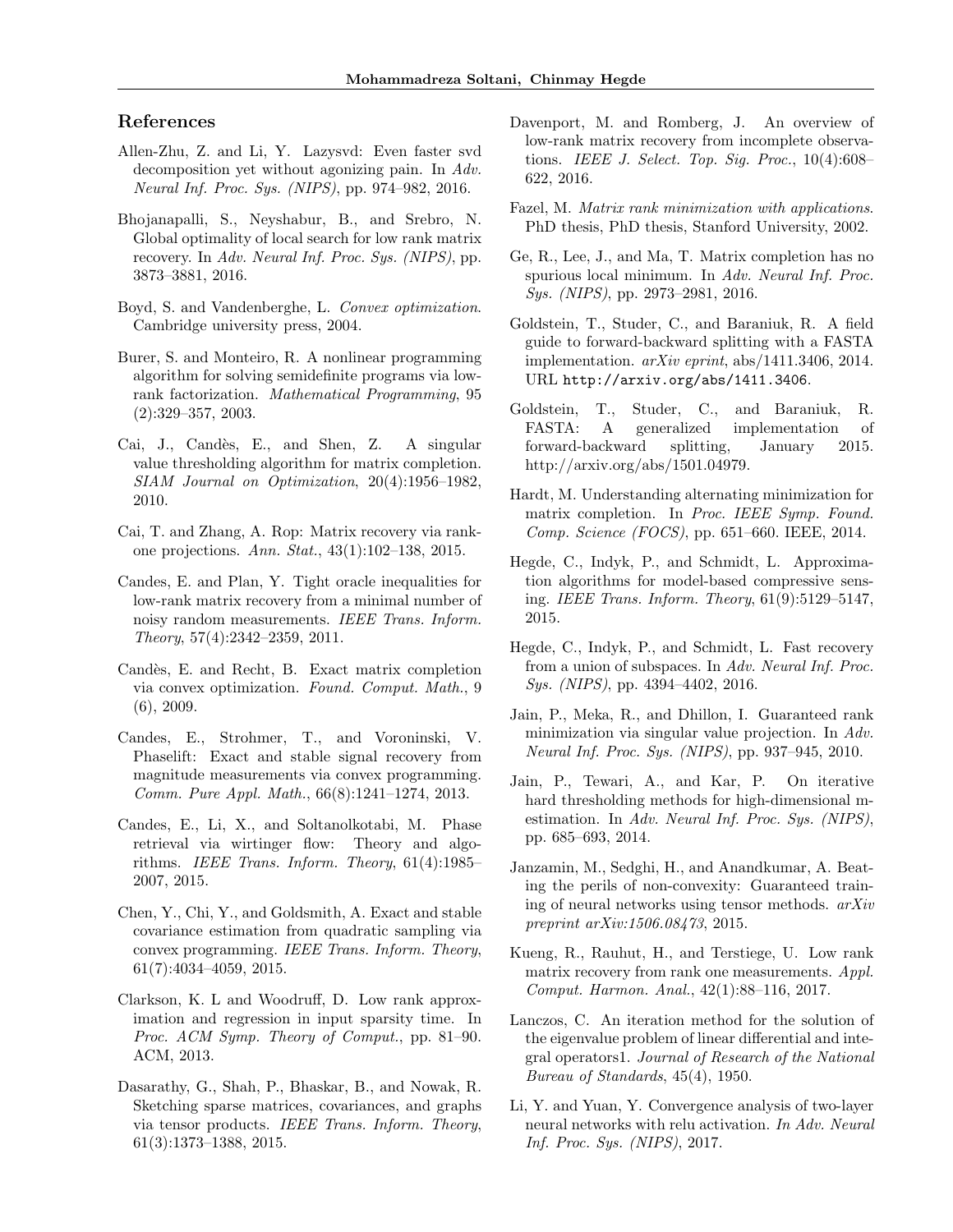- Lin, M. and Ye, J. A non-convex one-pass framework for generalized factorization machine and rank-one matrix sensing. In In Adv. Neural Inf. Proc. Sys. (NIPS), pp. 1633–1641, 2016.
- Lin, M., Qiu, S., Hong, B., and Ye, J. The second order linear model. arXiv preprint arXiv:1703.00598, 2017.
- Liu, Y. Universal low-rank matrix recovery from pauli measurements. In Adv. Neural Inf. Proc. Sys. (NIPS), pp. 1638–1646, 2011.
- Livni, R., Shalev-Shwartz, S., and Shamir, O. On the computational efficiency of training neural networks. In Adv. Neural Inf. Proc. Sys. (NIPS), pp. 855–863, 2014.
- Mahoney, M. and Drineas, P. Cur matrix decompositions for improved data analysis. Proc. Natl. Acad.  $Sci., 106(3):697-702, 2009.$
- Musco, C. and Musco, C. Randomized block krylov methods for stronger and faster approximate singular value decomposition. In Adv. Neural Inf. Proc. Sys. (NIPS), pp. 1396–1404, 2015.
- Netrapalli, P., Jain, P., and Sanghavi, S. Phase retrieval using alternating minimization. In Adv. Neural Inf. Proc. Sys. (NIPS), pp. 2796–2804, 2013.
- Recht, B., Fazel, M., and Parrilo, P. Guaranteed minimum-rank solutions of linear matrix equations via nuclear norm minimization. SIAM review, 52(3): 471–501, 2010.
- Rokhlin, V., Szlam, A., and Tygert, M. A randomized algorithm for principal component analysis. SIAM J. Matrix Anal. Appl., 31(3):1100–1124, 2009.
- Shalev-Shwartz, S., Gonen, A., and Shamir, O. Largescale convex minimization with a low-rank constraint. In Proc. Int. Conf. Machine Learning, pp. 329–336, 2011.
- Soltanolkotabi, M., J., Adel, and Lee, J. Theoretical insights into the optimization landscape of over-parameterized shallow neural networks. arXiv preprint arXiv:1707.04926, 2017.
- Tian, Y. Symmetry-breaking convergence analysis of certain two-layered neural networks with relu nonlinearity. In Submitted to ICLR 2017, 2016.
- Tropp, J. An introduction to matrix concentration inequalities. Foundations and Trends (R) in Machine *Learning*,  $8(1-2):1-230$ ,  $2015$ .
- Tu, S., Boczar, R., Simchowitz, M., Soltanolkotabi, M., and Recht, B. Low-rank solutions of linear matrix equations via procrustes flow. In Proc. Int. Conf. Machine Learning, pp. 964–973, 2016.
- Vershynin, R. Introduction to the non-asymptotic analysis of random matrices. arXiv preprint arXiv:1011.3027, 2010.
- Zheng, Q. and Lafferty, J. A convergent gradient descent algorithm for rank minimization and semidefinite programming from random linear measurements. In Adv. Neural Inf. Proc. Sys. (NIPS), pp. 109–117, 2015.
- Zhong, K., Jain, P., and Dhillon, I. Efficient matrix sensing using rank-1 gaussian measurements. In Int. Conf on Algorithmic Learning Theory, pp. 3–18. Springer, 2015.
- Zhong, K., Song, Z., Jain, P., Bartlett, P. L, and Dhillon, I. Recovery guarantees for one-hidden-layer neural networks. Proc. Int. Conf. Machine Learning, 2016.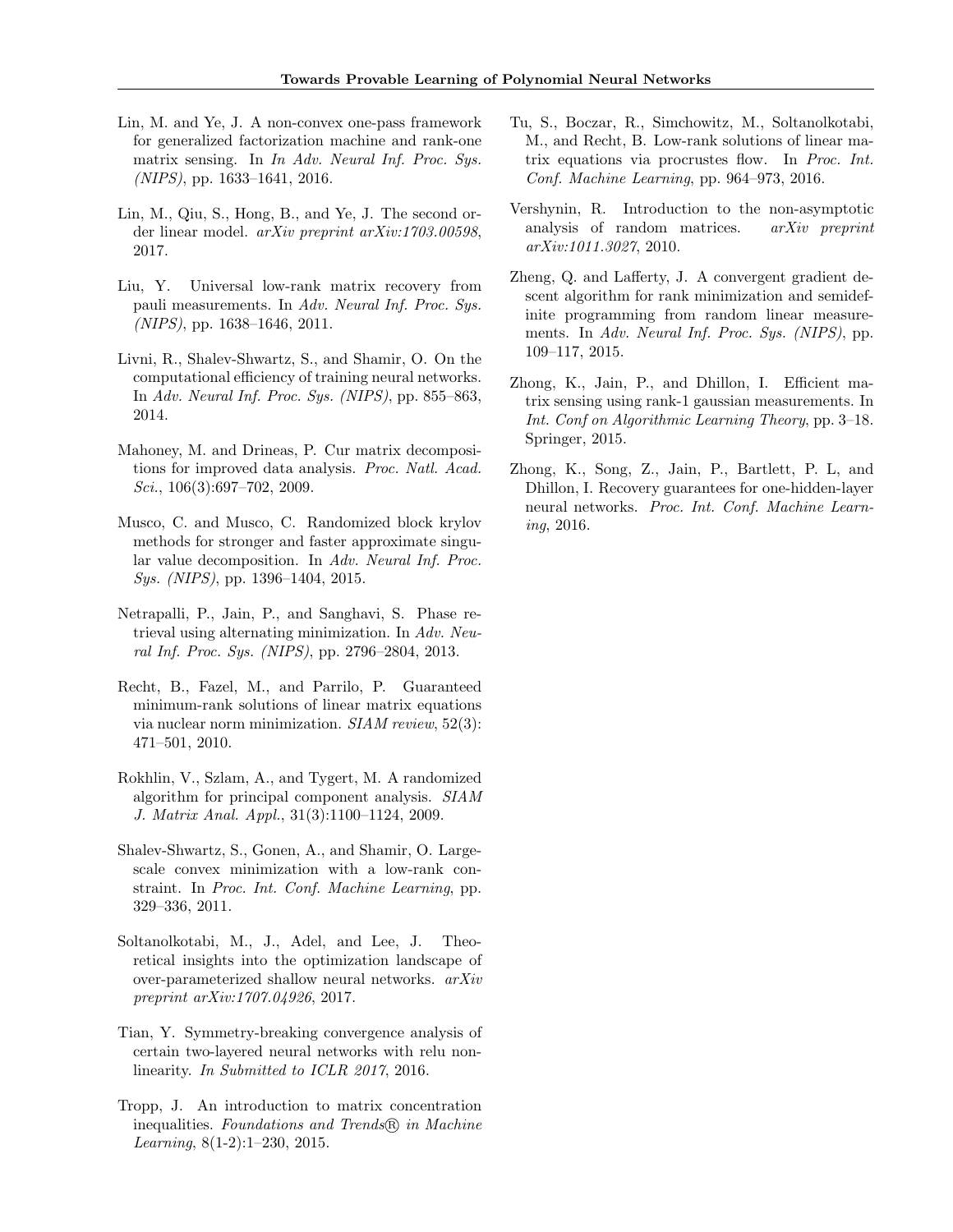# 5 Appendix

Below, the expression  $C + D$  for sets C and D refers to the *Minkowski* sum of two sets, defined as  $C + D =$  ${c + d \mid c \in C, d \in D}$  for given sets C and D. For any given set  $\mathcal{U} \in \mathbb{R}^{p \times p}$  we denote the orthogonal projection onto U by  $P_U$ . Also,  $\mathcal{M}(\mathbb{U}_r)$  denotes the set of vectors associated with  $\mathbb{U}_r$ , the set of all rank-r matrix subspaces. In addition, we denote the  $\{p,q\}^{th}$  entry of matrix B and  $p^{th}$  entry of vector x as  $B^{(pq)}$  and  $x^{(p)}$ , respectively.

*Proof of Theorem 4.* Here we show that the error in the estimate of  $L_*$  decreases in one iteration. Define b as follows:

$$
b = L_t - \frac{1}{2m} \sum_{i=1}^{2m} (x_i L_t x_i^T - y_i) x_i x_i^T - (\frac{1}{2m} \mathbf{1}^T \mathcal{A}(L_t) - \frac{1}{2} \bar{y}) I
$$
  
=  $L_t - \frac{1}{2m} \mathcal{A}^* (\mathcal{A}(L_t) - y) - (\frac{1}{2m} \mathbf{1}^T \mathcal{A}(L_t) - \frac{1}{2} \bar{y}) I.$ 

Thus, we have:

$$
||L_{t+1} - L_{*}||_{2} \le ||L_{t+1} - b||_{2} + ||b - L_{*}||_{2} \stackrel{a_{1}}{\leq} 2||b - L_{*}||_{2}
$$
  
\n
$$
\leq 2||L_{t} - L_{*} - \frac{1}{2m} \mathcal{A}^{*}(\mathcal{A}(L_{t}) - y) - (\frac{1}{2m} \mathbf{1}^{T} \mathcal{A}(L_{t}) - \frac{1}{2} \bar{y})I||_{2}
$$
  
\n
$$
\stackrel{a_{2}}{\leq} 2||L_{t} - L_{*} - \frac{1}{2m} \mathcal{A}^{*} \mathcal{A}(L_{t} - L_{*}) - (\frac{1}{2m} \mathbf{1}^{T} \mathcal{A}(L_{t}) - \frac{1}{2} \bar{y})I||_{2} + \frac{1}{m} ||\mathcal{P}_{J} \mathcal{A}^{*} e||_{2}
$$
  
\n
$$
\stackrel{a_{3}}{\leq} 2\rho ||L_{t} - L_{*}||_{2} + \frac{1}{m} (|\mathbf{1}^{T} e| + ||\mathcal{A}^{*} e||_{2}),
$$
\n(10)

above,  $a_1$  holds since  $L_{t+1}$  is generated by projecting onto the set of matrices with rank r, and by definition of J,  $L_{t+1}$  also has the minimum Euclidean distance to b over all matrices with rank r;  $a_2$  holds by the definition of y from (3) and the triangle inequality; finally,  $a_3$  holds by the CU-RIP assumption in the theorem. By Letting  $0 < q = 2\rho < 1$ , the proof is completed.  $\Box$ 

*Proof of Corollary 7.* First, we note that by our assumption on  $\eta$  in Theorem 4,  $q_1 < 1$ . Since EP-ROM uses fresh samples in each iteration,  $L_t - L_*$  is independent of the sensing vectors,  $x_i$ 's for all t. On the other hand, from Theorem 6, the CU-RIP holds with probability  $1 - \xi$ . As a result, by a union bound over the K iterations of the algorithm, the CU-RIP holds after K iterations with probability at least  $1 - K\xi$ . By recursively applying inequality (5) (with zero initialization) and applying Theorem 5, we obtain the claimed result. П

Proof of Theorem 8. Assume that  $Y \in \mathcal{M}(\mathbb{U}_{2r})$  such that  $L_t - L_* \in Y$  and  $V := V_t =$  $\mathcal{H}(\mathcal{A}^*(\mathcal{A}(L_t) - y) - Tr(L_t - \bar{y})I)$ . Also, define

$$
b' = L_t - \mathcal{H}\left(\frac{1}{m}\sum_{i=1}^{2m} \left(x_i L_t x_i^T - y_i\right) x_i x_i^T - \left(\frac{1}{2m}\mathbf{1}^T \mathcal{A}(L_t) - \frac{1}{2}\bar{y}\right) I\right)
$$
  
=  $L_t - \frac{1}{2m} \mathcal{H}\left(\mathcal{A}^*(\mathcal{A}(L_t) - y) - \left(\frac{1}{2m}\mathbf{1}^T \mathcal{A}(L_t) - \frac{1}{2}\bar{y}\right) I\right).$ 

Furthermore, by definition of approximate tail projection,  $L_t \in \mathcal{M}(\mathbb{U}_r)$ . Now, we have:

$$
||L_{t+1} - L_{*}||_{F} = ||L_{*} - \mathcal{T}(b')||_{F}
$$
  
\n
$$
\leq ||L^{*} - b'||_{F} + ||b' - \mathcal{T}(b')||_{F}
$$
  
\n
$$
\leq (2 + \varepsilon)||b' - L_{*}||_{F}
$$
  
\n
$$
= (2 + \varepsilon)||L_{t} - L_{*} - \mathcal{H}\left(\frac{1}{2m}\mathcal{A}^{*}(\mathcal{A}(L_{t}) - y) - (\frac{1}{2m}\mathbf{1}^{T}\mathcal{A}(L_{t}) - \frac{1}{2}\bar{y})I\right)||_{F}
$$
  
\n
$$
\stackrel{a_{2}}{=} (2 + \varepsilon)||L_{t} - L_{*} - \mathcal{P}_{V}\left(\frac{1}{2m}\mathcal{A}^{*}(\mathcal{A}(L_{t}) - y) - (\frac{1}{2m}\mathbf{1}^{T}\mathcal{A}(L_{t}) - \frac{1}{2}\bar{y})I\right)||_{F},
$$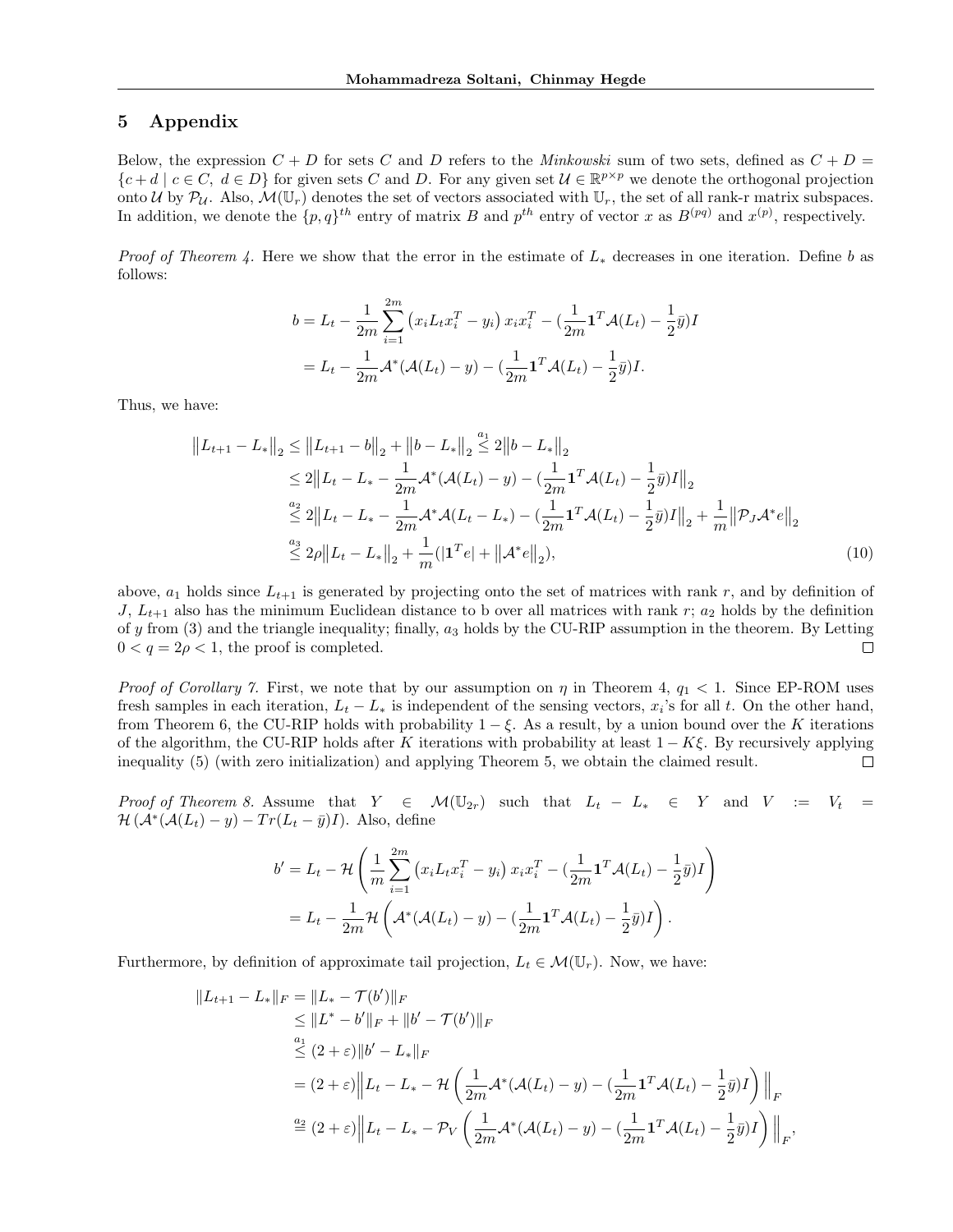where  $a_1$  is implied by the triangle inequality and the definition of approximate tail projection, and inequality  $a_2$  holds by the definition of approximate head projection. Next, we have:

$$
||L_{t+1} - L_{*}||_{F}
$$
\n
$$
\leq (2 + \varepsilon) \left\| \mathcal{P}_{V}(L_{t} - L_{*}) + \mathcal{P}_{V^{\perp}}(L_{t} - L_{*}) - \mathcal{P}_{V} \left( \frac{1}{2m} \mathcal{A}^{*} (\mathcal{A}(L_{t}) - y) - (\frac{1}{2m} \mathbf{1}^{T} \mathcal{A}(L_{t}) - \frac{1}{2} \bar{y}) I \right) \right\|_{F}
$$
\n
$$
\leq (2 + \varepsilon) \left\| \mathcal{P}_{V}(L_{t} - L_{*}) - \mathcal{P}_{V} \left( \frac{1}{2m} \mathcal{A}^{*} \mathcal{A}(L_{t} - L_{*}) - (\frac{1}{2m} \mathbf{1}^{T} \mathcal{A}(L_{t}) - \frac{1}{2} \bar{y}) I \right) \right\|_{F}
$$
\n
$$
+ (2 + \varepsilon) \left\| \mathcal{P}_{V^{\perp}}(L_{t} - L_{*}) \right\|_{F} + \frac{2 + \varepsilon}{2m} \left\| \mathcal{P}_{V} \mathcal{A}^{*} e \right\|_{F}
$$
\n
$$
\leq (2 + \varepsilon) \left\| \mathcal{P}_{V+Y} \left( L_{t} - L_{*} - (\frac{1}{2m} \mathcal{A}^{*} \mathcal{A}(L_{t} - L_{*}) - \frac{1}{2m} \mathbf{1}^{T} \mathcal{A}(L_{t} - L_{*}) I \right) \right) \right\|_{F}
$$
\n
$$
+ (2 + \varepsilon) \left\| \mathcal{P}_{V^{\perp}}(L_{t} - L_{*}) \right\|_{F} + \frac{2 + \varepsilon}{2m} \left( |\mathbf{1}^{T} e| + \left\| \mathcal{P}_{V} \mathcal{A}^{*} e \right\|_{F} \right), \tag{11}
$$

where  $a_3$  follows by decomposing the residual  $L_t - L_*$  on the two subspaces V and  $V^{\perp}$ , and  $a_4$  is due to the triangle inequality, the fact that  $L_t - L_* \in Y$ , and  $V \subseteq V + Y$ .

Now, we need to bound the three terms in (11). The third and fourth terms can be bounded by using Theorem 5 which we will use in Corollary 9. For the first term, we have:

$$
(2+\varepsilon)\left\|\mathcal{P}_{V+Y}\left(L_t-L_*-(\frac{1}{2m}\mathcal{A}^*\mathcal{A}(L_t-L_*)-\frac{1}{2m}\mathbf{1}^T\mathcal{A}(L_t-L_*)I)\right)\right\|_F
$$
  

$$
\leq (2+\varepsilon)\left\|L_t-L_*-(\frac{1}{2m}\mathcal{A}^*\mathcal{A}(L_t-L_*)-\frac{1}{2m}\mathbf{1}^T\mathcal{A}(L_t-L_*)I)\right\|_F
$$
  

$$
\leq (2+\varepsilon)\rho'\left\|L_t-L_*\right\|_F,
$$
\n(12)

above,  $a_1$  holds by the properties of the Frobenius and spectral norm, and  $a_2$  is due to the CU-RIP assumption in the theorem similar to (10). To bound the second term in (11),  $(2 + \varepsilon) \|\mathcal{P}_{V^{\perp}}(L_t - L_*)\|_F$ , we give upper and lower bounds for  $\left\|\mathcal{P}_V\left(\frac{1}{2m}\mathcal{A}^*(\mathcal{A}(L_t)-y)-\left(\frac{1}{2m}\mathbf{1}^T\mathcal{A}(L_t)-\bar{y}\right)I\right)\right\|_F$  as follows:

$$
\|\mathcal{P}_{V}\left(\frac{1}{2m}\mathcal{A}^{*}(\mathcal{A}(L_{t})-y)-\left(\frac{1}{2m}\mathbf{1}^{T}\mathcal{A}(L_{t})-\bar{y}\right)I\right)\|_{F}
$$
\n
$$
\stackrel{a_{1}}{\geq}(1-\varepsilon)\|\mathcal{P}_{Y}\left(\frac{1}{2m}\mathcal{A}^{*}(\mathcal{A}(L_{t})-y)-\left(\frac{1}{2m}\mathbf{1}^{T}\mathcal{A}(L_{t})-\bar{y}\right)I\right)\|_{F}
$$
\n
$$
\stackrel{a_{2}}{\geq}(1-\varepsilon)\|\mathcal{P}_{Y}\left(\frac{1}{2m}\mathcal{A}^{*}\mathcal{A}(L_{t}-L_{*})-\frac{1}{2m}\mathbf{1}^{T}\mathcal{A}(L_{t}-L_{*})I\right)\|_{F}-\frac{1-\varepsilon}{2m}|\mathbf{1}^{T}e|-\frac{1-\varepsilon}{2m}\|\mathcal{P}_{V}\mathcal{A}^{*}e\|_{F}
$$
\n
$$
\stackrel{a_{3}}{\geq}(1-\varepsilon)(1-\rho')\|L_{t}-L_{*}\|_{F}-\frac{1-\varepsilon}{2m}\left(|\mathbf{1}^{T}e|+\left\|\mathcal{P}_{V}\mathcal{A}^{*}e\right\|_{F}\right),\tag{13}
$$

above,  $a_1$  holds by the definition of approximate head projection,  $a_2$  is followed by triangle inequality,  $a_3$  is due to Corollary 16, and finally  $a_4$  holds due to the fact that rank $(L_t - L_*) \leq 2r$ . For the upper bound, we have:

$$
\|\mathcal{P}_{V}\left(\frac{1}{2m}\mathcal{A}^{*}(\mathcal{A}(L_{t})-y)-(\frac{1}{2m}\mathbf{1}^{T}\mathcal{A}(L_{t})-\bar{y})I\right)\|_{F} \n\overset{a_{1}}{\leq}\|\mathcal{P}_{V+Y}\left(\frac{1}{2m}\mathcal{A}^{*}\mathcal{A}(L_{t}-L_{*})-\frac{1}{2m}\mathbf{1}^{T}\mathcal{A}(L_{t}-L_{*})I\right)-\mathcal{P}_{V+Y}(L_{t}-L_{*})\|_{F} \n+\|\mathcal{P}_{V}(L_{t}-L_{*})\|_{F}+\frac{1}{2m}\left(\left|\mathbf{1}^{T}e\right|+\left\|\mathcal{P}_{V}\mathcal{A}^{*}e\right\|_{F}\right) \n\overset{a_{2}}{\leq}\|L_{t}-L_{*}-\frac{1}{2m}\mathcal{A}^{*}(\mathcal{A}(L_{t})-y)+\frac{1}{2m}\mathbf{1}^{T}\mathcal{A}(L_{t}-L_{*})I\|_{F}+\|\mathcal{P}_{V}(L_{t}-L_{*})\|_{F}+\frac{1}{2m}\left(\left|\mathbf{1}^{T}e\right|+\left\|\mathcal{P}_{V}\mathcal{A}^{*}e+\right\|_{F}\right) \n\overset{a_{3}}{\leq}\rho'\|L_{t}-L_{*}\|_{F}+\|\mathcal{P}_{V}(L_{t}-L_{*})\|_{F}+\frac{1}{2m}\left(\left|\mathbf{1}^{T}e\right|+\left\|\mathcal{P}_{V}\mathcal{A}^{*}e\right\|_{F}\right),
$$
\n(14)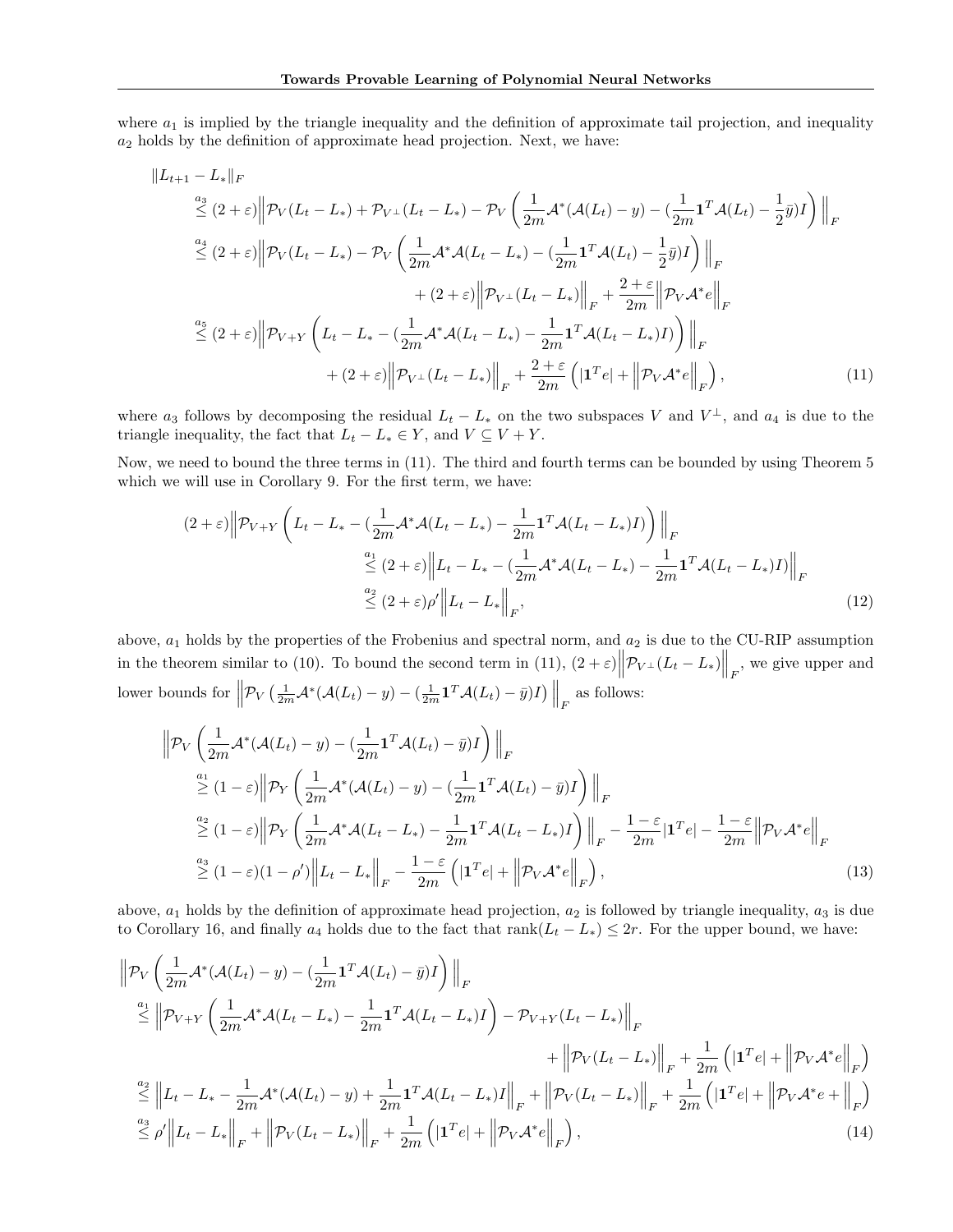above,  $a_1$  holds by triangle inequality and the fact that projection onto the extended subspace  $V + Y$  ( $V \subseteq V + Y$ ) does not decrease the Frobenius norm,  $a_2$  is due to the inequality  $||AB||_F \le ||A||_2 ||B||_F$ , and finally  $a_3$  is followed by CU-RIP assumption and the fact that  $rank(L_t - L_*) \leq 2r$ . Putting together (13) and (14), we obtain:

$$
\left\| \mathcal{P}_V(L_t - L_*) \right\|_F \ge \left( (1 - \varepsilon)(1 - \rho') - \rho' \right) \left\| L_t - L_* \right\|_F - \frac{2 - \varepsilon}{2m} \left( \left| \mathbf{1}^T e \right| + \left\| \mathcal{P}_V \mathcal{A}^* e \right\|_F \right). \tag{15}
$$

By the Pythagoras theorem, we know  $\left\| \mathcal{P}_V (L_t - L_*) \right\|$ 2  $\frac{d^2}{d^2} + \left\| \mathcal{P}_{V^{\perp}}(L_t - L_*) \right\|$ 2  $\frac{2}{F} = ||L_t - L_*||$ 2  $_F$ , and hence we can bound the second term in (11). To use this fact, we apply (14) in Hegde et al. (2016) which results:

$$
(2+\varepsilon)\left\|\mathcal{P}_{V^{\perp}}(L_{t}-L_{*})\right\|_{F} \leq (2+\varepsilon)\sqrt{1-\phi^{2}}\left\|L_{t}-L_{*}\right\|_{F} + \frac{\phi(2-\varepsilon)(2+\varepsilon)}{2m\sqrt{1-\phi^{2}}}\left(\left|1^{T}e\right| + \left\|\mathcal{P}_{V}\mathcal{A}^{*}e\right\|_{F}\right),\tag{16}
$$

where  $\phi = (1 - \varepsilon)(1 - \rho') - \rho'$ . Putting all the bounds in (12), and (16) altogether, we obtain:

$$
||L_{t+1} - L_*||_F \leq \left( (2+\varepsilon)\rho' + (2+\varepsilon)\sqrt{1-\phi^2} \right) \left\| L_t - L_* \right\|_F
$$
  
+ 
$$
\frac{\sqrt{r}}{2m} \left( 2 - \varepsilon + \frac{\phi(2-\varepsilon)(2+\varepsilon)}{\sqrt{1-\phi^2}} \right) \left( |\mathbf{1}^T e| + \left\| \mathcal{A}^* e \right\|_2 \right)
$$
  
= 
$$
q_1' || L_t - L_* ||_F + q_2' \left( |\mathbf{1}^T e| + \left\| \mathcal{A}^* e \right\|_2 \right).
$$
 (17)

We choose  $q'_1 = (2 + \varepsilon)(\rho' + \sqrt{1 - \phi^2})$ , and  $q'_2 = \frac{\sqrt{r}}{2m}$ 2m  $\left(2-\varepsilon+\frac{\phi(2-\varepsilon)(2+\varepsilon)}{\sqrt{1-\phi^2}}\right)$  . Now in order to have convergence, we have to make sure that  $0 < \phi < 1$  and  $q'_1 < 1$ . These conditions are achieved if we let choose m sufficiently large such that  $\rho' < \frac{1}{2+\varepsilon} - \sqrt{1-\phi^2}$ . The completes the proof.

 $\Box$ 

Proof of Corollary 9. The proof is similar to Corollary 7, and follows by using CU-RIP over K iterations which is guaranteed to be held by using fresh samples in each iteration. Finally, by using induction, zero initialization, and Theorem 5, we obtain the claimed result in the corollary.  $\Box$ 

#### 5.1 Supporting lemmas and theorems

For proving the lemmas in Section 5.2, we include some definitions and well-known Bernstein type inequalities for random variables and matrices. We restate these inequalities for completeness. Please see Vershynin (2010); Tropp (2015) for more details.

**Definition 11.** (Subgaussian and Subexponential random variables.) A random variable  $X$  is called subgaussian if it satisfies the following:

$$
\mathbb{E}\exp\left(\frac{cX^2}{\|X\|_{\psi_2}^2}\right)\leq 2,
$$

where  $||X||_{\psi_2}$  denotes the  $\psi_2$ -norm which is defined as follows:

$$
||X||_{\psi_2} = \sup_{p \ge 1} \frac{1}{\sqrt{p}} (E|X|^p)^{\frac{1}{p}}.
$$

Furthermore, a random variable  $X$  is subexponential if it satisfies the following relation:

$$
\mathbb{E}\exp\left(\frac{cX}{\|X\|_{\psi_1}}\right)\leq 2,
$$

where  $||X||_{\psi_1}$  denotes the  $\psi_1$ -norm, defined as follows:

$$
||X||_{\psi_1} = \sup_{p \ge 1} \frac{1}{p} (E|X|^p)^{\frac{1}{p}}.
$$

In the above expressions,  $c > 0$  is an absolute constant.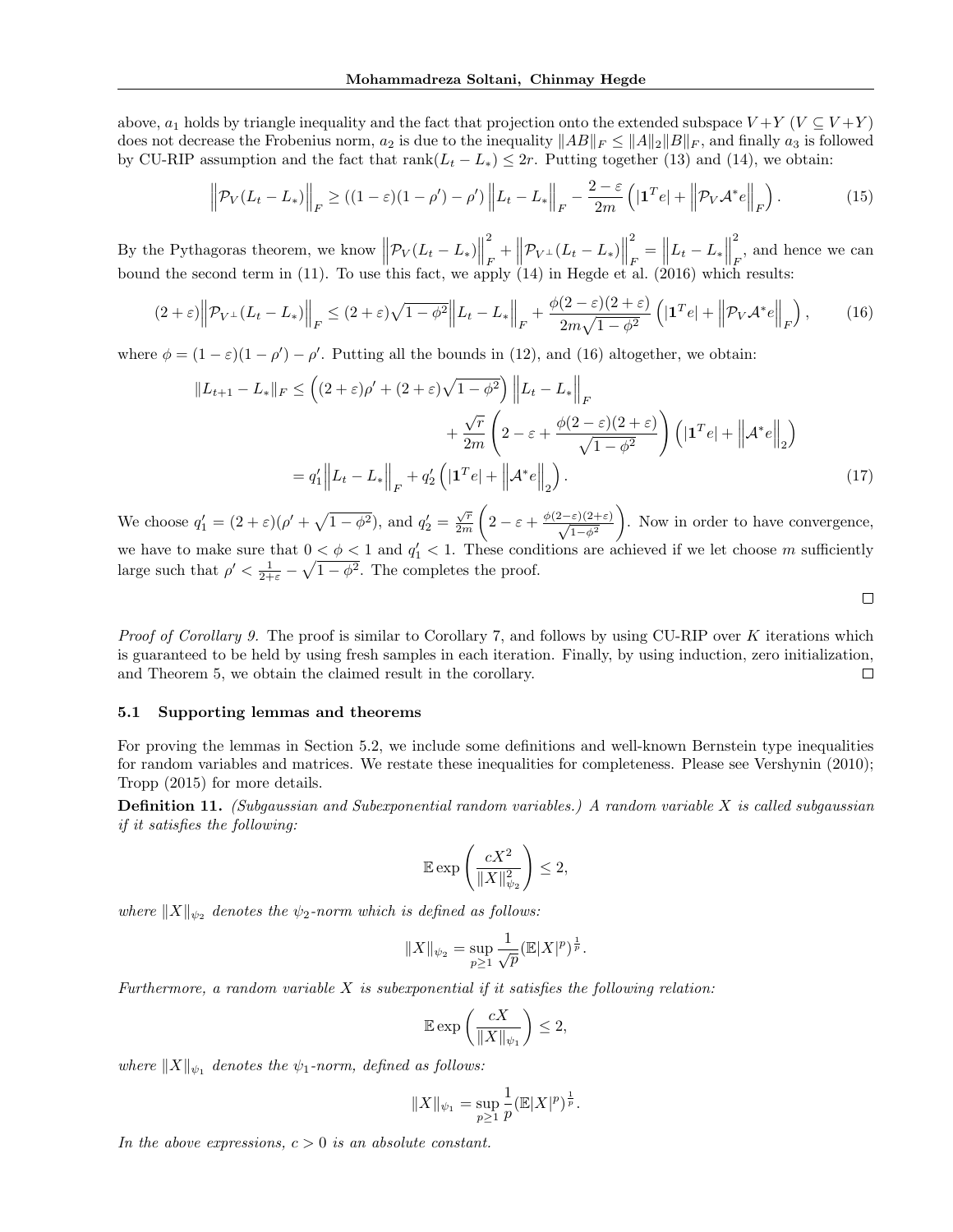We note that the product of two standard normal random variables which is a  $\chi^2$  random variable satisfies the subexponential random variable definition with  $\psi_1$ -norm equals to 2.

**Lemma 12.** (Bernstein-type inequality for random variables). Let  $X_1, X_2, \ldots, X_n$  be independent subexponential random variables with zero-mean. Also, assume that  $K = \max_i ||X_i||_{\psi_1}$ . Then, for any vector  $a \in \mathbb{R}^n$  and every  $t \geq 0$ , we have:

$$
\mathbb{P}(|\Sigma_i a_i X_i| \ge t) \le 2 \exp\left(-c \min\left\{\frac{t^2}{K^2 \|a\|_2^2}, \frac{t}{K \|a\|_{\infty}}\right\}\right).
$$

where  $c > 0$  is an absolute constant.

Lemma 13. (Bernstein-type inequality for symmetric random matrices). Consider a sequence of symmetric and  $r$  and  $om$  independent identical distributed matrices  $\{S_i\}_{i=1}^m$  with dimension  $p \times p$ . Also, assume that  $||S_i - \mathbb{E}S_i||_2 \leq$ R for  $i = 1, \ldots, m$ . Then for all  $t \geq 0$ ,

$$
\mathbb{P}\left(\left\|\frac{1}{m}\sum_{i=1}^m S_i - \mathbb{E}S_i\right\|_2 \ge t\right) \le 2p \exp\left(\frac{-mt^2}{\sigma + Rt/3}\right),\,
$$

where  $\sigma = \|\mathbb{E}(S - \mathbb{E}S)^2\|_2$  and S is a independent copy of  $S_i$ 's.

### 5.2 Verification of  $CU-RIP(\rho)$

Before verifying CU-RIP, we need the following lemmas. In the first lemma, we show that  $\bar{y} = \frac{1}{m} \sum_{i=1}^{m} y_i$  is concentrated around its mean with high probability.

**Lemma 14** (Concentration of  $\bar{y}$ ). Let  $A: \mathbb{R}^{p \times p} \to \mathbb{R}^m$  be a linear operator defined as (3) and  $L \in \mathbb{R}^{p \times p}$  be some symmetric matrix. Then with probability at least  $1 - \xi_1$ , we have for some constant  $C > 0$ :

$$
\left|\frac{1}{m}\mathbf{1}^T\mathcal{A}(L) - Tr(L)\right| \le C\sqrt{\frac{1}{m}\log(\frac{p}{\xi_1})} \|L\|_2.
$$
\n(18)

*Proof.* In all the following expressions,  $c_l > 0$  for  $l = 1, \ldots, 4$  are absolute constants. We start by noting that:

$$
\mathbb{E}\mathcal{A}(L) = \mathbb{E}Tr(x_i x_i^T L) = Tr(L)
$$

where we have used the fact that  $x_i \stackrel{i.i.d}{\sim} \mathcal{N}(0, I)$ . We have for all  $t > 0$ :

$$
\mathbb{P}\left(\left|\frac{1}{m}\mathbf{1}^T\mathcal{A}(L) - Tr(L)\right| \ge t\right) = \mathbb{P}\left(\left|\frac{1}{m}\sum_{i=1}^m \langle x_i x_i^T, L \rangle - Tr(L)\right| \ge t\right)
$$

$$
= \mathbb{P}\left(\left|\frac{1}{m}\sum_{i=1}^m \sum_{u,v} (x_i^u x_i^v L^{uv}) - Tr(L)\right| \ge t\right)
$$

$$
= \mathbb{P}\left(\left|\sum_u \frac{1}{m}\sum_{i=1}^m ((x_i^u)^2 L^{uu} - L^{uu}) + \sum_{u \ne v} \frac{1}{m}\sum_{i=1}^m (x_i^u x_i^v L^{uv})\right| \ge t\right).
$$
(19)

Now we bound two probabilities. First,  $\forall t_1 \geq 0$ :

$$
\mathbb{P}\left(\left|\sum_{u}\frac{1}{m}\sum_{i=1}^{m}((x_i^u)^2L^{uu}-L^{uu})\right|\geq t_1\right)\stackrel{a_1}{\leq}p\exp\left(-c_1\frac{mt_1^2}{\|L\|_2^2}\right),
$$

where  $a_1$  is due to the union bound over p diagonal variables and by the fact that  $(x_i^u)^2$  is a  $\chi^2$  random variable with mean 1 and  $\|\chi^2\|_{\psi_1} = 2$ ; as a result, we can use the scalar version of Bernstein inequality in (12). Now by choosing  $t_1 \geq c_2 ||L||_2$  $\sqrt{\frac{\log(\frac{p}{\xi_1})}{m}}$ , with probability at least  $1 - \xi_1'$ , we have:

$$
\left| \sum_{u} \frac{1}{m} \sum_{i=1}^{m} ((x_i^u)^2 L^{uu} - L^{uu}) \right| \le \sqrt{\frac{c_2}{m} \log(\frac{p}{\xi_1'})} \|L\|_2.
$$
 (20)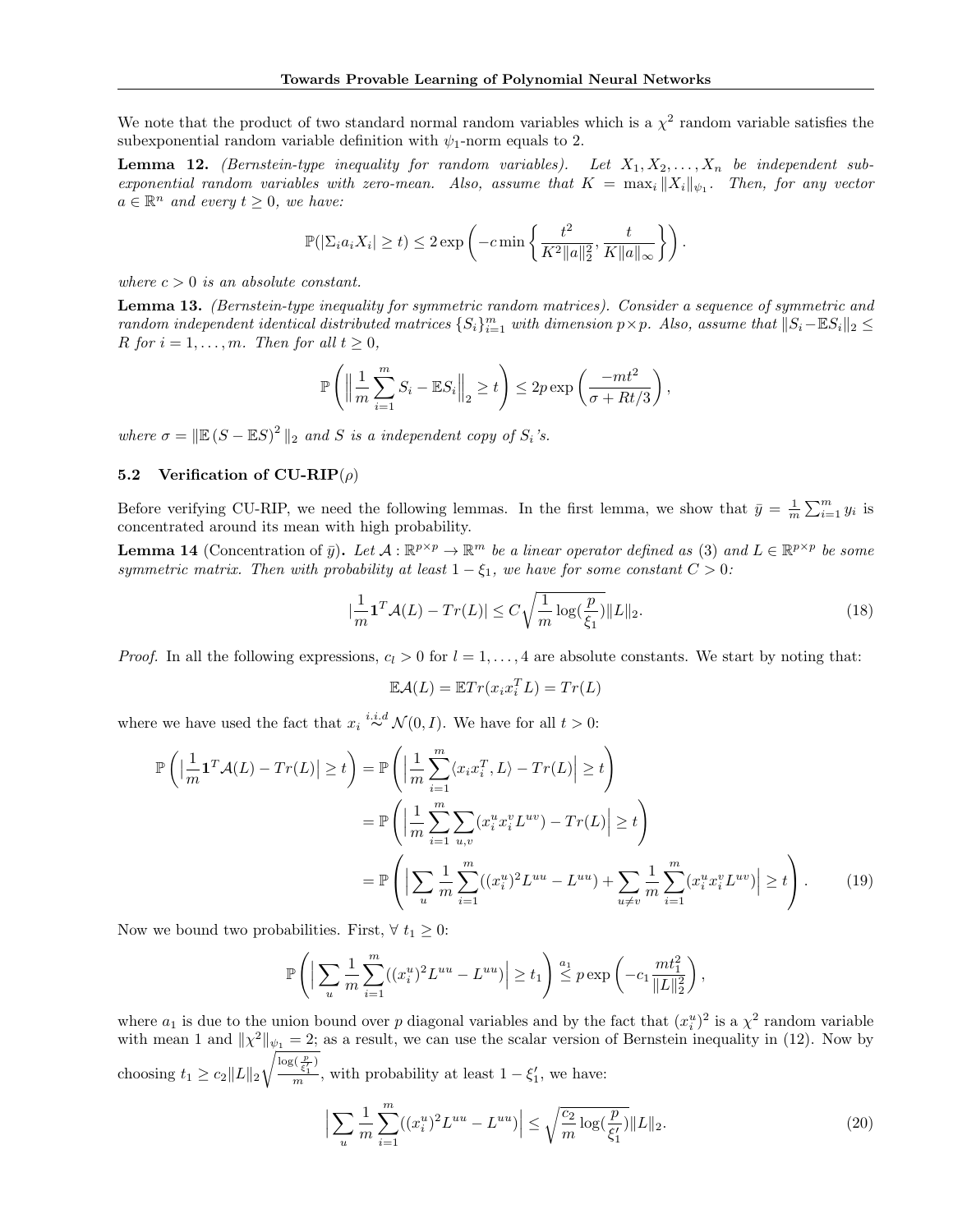Second, let  $k = \max_{u \neq v} (L^{uv})^2$ . Thus,  $\forall t_2 \geq 0$ ,

$$
\mathbb{P}\left(\left|\sum_{u\neq v}\frac{1}{m}\sum_{i=1}^m (x_i^ux_i^vL^{uv})\right|\geq t_2\right)\stackrel{a_2}{\leq} p^2\exp\left(-c_2\frac{mt_2^2}{k^2}\right),
$$

where  $a_2$  holds by a union bound over  $p^2 - p$  off-diagonal variables, and the fact that  $x_i^u x_i^v$  is a zero mean subexponential random variable. Hence, we can again use the scalar version of Bernstein inequality in (12). By choosing  $t_2 \ge \sqrt{\frac{c_3}{m} \log(\frac{p}{\xi_1^{\prime\prime}})}$ , with probability at least  $1 - \xi_1^{\prime\prime}$ , we have:

$$
\Big| \sum_{u \neq v} \frac{1}{m} \sum_{i=1}^{m} (x_i^u x_i^v L^{uv}) \Big| \le \sqrt{\frac{c_3}{m} \log(\frac{p}{\xi_1^{\prime\prime}})}.
$$
\n(21)

 $\Box$ 

Now from (19), (20), and (21) and by choosing  $t = t_1 + t_2$  with probability at least  $1 - \xi_1$  where  $\xi_1 = \xi'_1 + \xi''_1$ , we obtain:

$$
\mathbb{P}\left(\left|\frac{1}{m}\mathbf{1}^T\mathcal{A}(L) - Tr(L)\right| \geq t\right) \leq \sqrt{\frac{c_4}{m}\log(\frac{p}{\xi_1'})} \|L\|_2.
$$

which proves the stated claim.

In the next lemma, we show that  $\nabla F(M) = \frac{1}{m} A^* A(M)$  is concentrated around its mean (in terms of spectral norm) with high probability.

**Lemma 15** (Concentration of  $\frac{1}{m} \mathcal{A}^* \mathcal{A}(M)$ ). Let  $M \in \mathbb{R}^{p \times p}$  be a fixed matrix with rank r and let  $S_i$  $x_ix_i^T(M)x_ix_i^T$  for  $i = 1, \ldots, m$ . Consider the linear operator A in model (3) independent of M. Then with probability at least  $1 - \xi_2$ , we have:

$$
\left\| \frac{1}{m} \sum_{i=1}^{m} S_i - \mathbb{E} S_i \right\|_2 \le C' \sqrt{\frac{pr^2 \log^3 p}{m} \log(\frac{p}{\xi_2})} \|M\|_2.
$$
 (22)

where  $C' > 0$  is a constant.

*Proof.* In all the following expressions,  $C_l > 0$  for  $l = 1, \ldots, 11$  are absolute constants. First we note that by some calculations, one can show that

$$
\mathbb{E}\left(\frac{1}{m}\mathcal{A}^*\mathcal{A}(M)\right) = \mathbb{E}S_i = 2(M) + Tr(M)I.
$$

Our technique to establish the concentration of  $\mathcal{A}^*\mathcal{A}(L_t - L_*)$  is based on the matrix Bernstein inequality. As stated in lemma (13), there should be a spectral bound on the summands,  $S_i = x_i x_i^T(M) x_i x_i^T$  for  $i = 1, ..., m$ . Since the entries of  $a_i$  are Gaussian, the spectral norm is not absolutely bounded; hence, we cannot directly use the matrix Bernstein inequality. Inspired by Zhong et al. (2015), we will use a truncation trick to make sure that the spectral norm of summands are bounded. Define the random variable  $\tilde{x}_i^{(j)}$  as follows:

$$
\widetilde{x_i}^{(j)} = \begin{cases}\nx_i^{(j)}, & |x_i^{(j)}| \le C_1 \sqrt{\log mp} \\
0, & \text{otherwise,}\n\end{cases} \tag{23}
$$

where  $x_i^{(j)}$  is the j<sup>th</sup> entry of the random vector  $x_i$ . By this definition, we immediately have the following properties:

- $\mathbb{P}\left(x_i^{(j)} = \widetilde{x}_i^{(j)}\right) \geq 1 \frac{1}{(mp)}$  $\frac{1}{(mp)^{C_2}},$
- $\mathbb{E}\left(\tilde{x_i}^{(j)}\tilde{x_i}^{(k)}\right) = 0$ , for  $j \neq k$ ,
- $\mathbb{E} \widetilde{x_i}^{(j)} = 0$  for  $j = 1, \ldots, p$ ,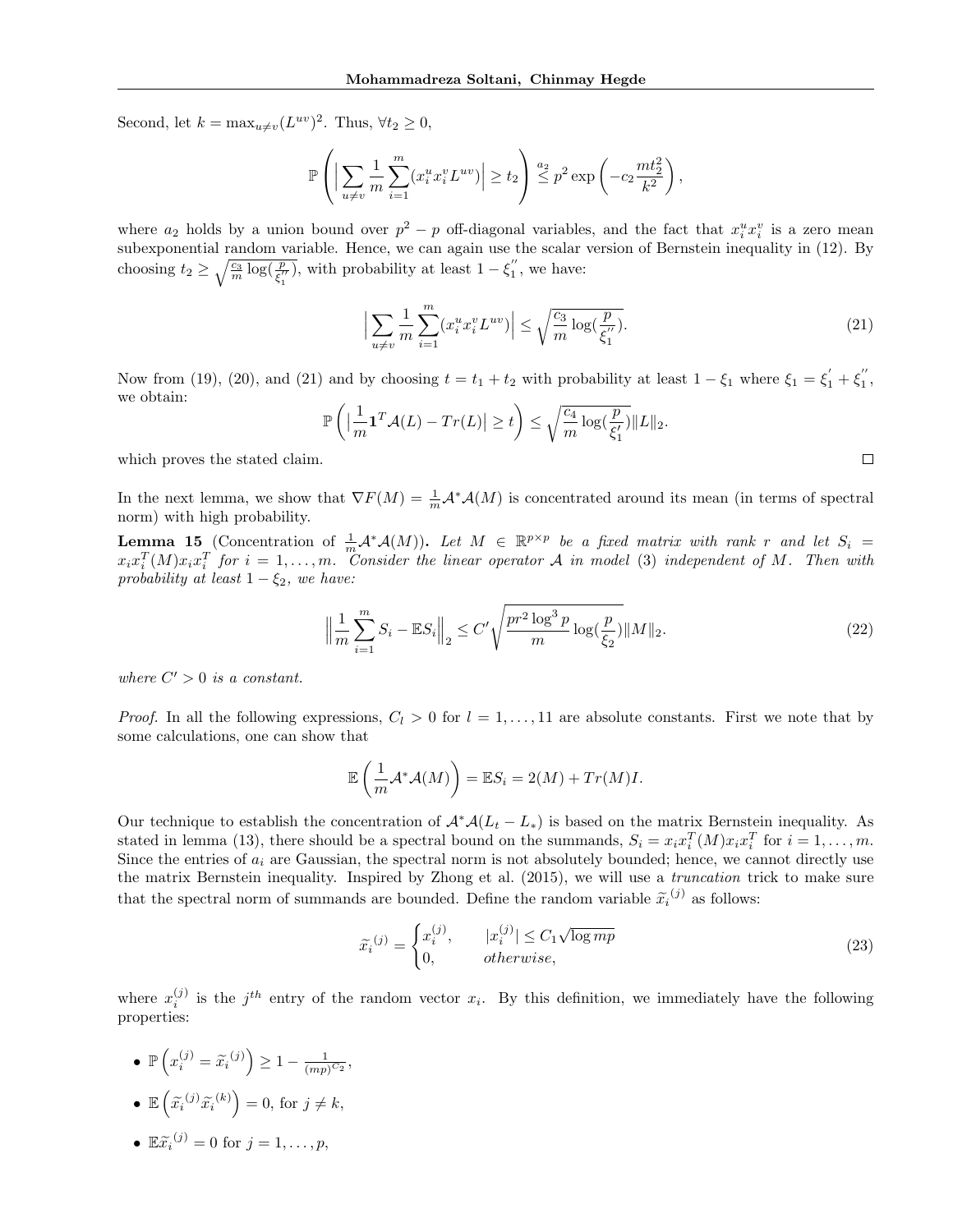• 
$$
\mathbb{E}\left(\widetilde{x_i}^{(j)}\right)^2 \leq \mathbb{E}\left(x_i^{(j)}\right)^2 = 1
$$
, for  $j = 1, ..., p$ ,

Let  $\widetilde{S}_i = \widetilde{x}_i \widetilde{x}_i^T M \widetilde{x}_i \widetilde{x}_i^T$  for  $i = 1, ..., m$ . We need to bound parameters R and  $\sigma$  in the matrix Bernstein<br>inoquality. Denote the SVD of M by  $M = U \cdot \Sigma V^T$ . Since  $x_i$  is a normal random vector, it is r inequality. Denote the SVD of M by  $M = U_M \Sigma V_M^T$ . Since  $x_i$  is a normal random vector, it is rotationally invariant. As a result, w.l.o.g., we can assume that  $U_M = [e_1, e_2, \ldots, e_r]$  and  $V_M = [e_1, e_2, \ldots, e_r]$  as long as the random vector  $x_i$  is independent of M. Here,  $e_j$  denotes the  $j^{th}$  canonical basis vector in  $\mathbb{R}^p$ . To make sure this happens, we use  $m$  fresh samples of  $x_i$ 's in each iteration of the algorithm.

Now, we have for each i:

$$
\begin{aligned} \|\widetilde{x}_i\widetilde{x}_i^T M \widetilde{x}_i\widetilde{x}_i^T\|_2 &= \|\widetilde{x}_i\widetilde{x}_i^T U_M \Sigma V_M^T \widetilde{x}_i\widetilde{x}_i^T\|_2 \\ &\leq |\widetilde{x}_i^T U_M \Sigma V_M^T \widetilde{x}_i\| \|\widetilde{x}_i\widetilde{x}_i^T\|_2 \\ &\leq \|U_M^T \widetilde{x}_i\|_2 \|V_M^T \widetilde{x}_i\|_2 \|\widetilde{x}_i\|_2^2 \|M\|_2 \\ &\stackrel{a_1}{\leq} pr \|\widetilde{x}_i\|_\infty^4 \|M\|_2 \\ &\stackrel{a_2}{\leq} C_3 pr \log^2(mp) \|M\|_2, \end{aligned}
$$

above,  $a_1$  holds due to rotational invariance discussed above, and the relation between  $\ell_2$  and  $\ell_\infty$  norms. Also,  $a_2$  is due to applying bound in (23). Now, we can calculate R:

$$
\|\widetilde{S}_i - \mathbb{E}\widetilde{S}_i\|_2 \le \|\widetilde{S}_i\|_2 + \mathbb{E}\|\widetilde{S}_i\|_2 \le 2\|\widetilde{S}_i\|_2 \le C_4 pr \log^2(mp)\|M\|_2 = R,
$$

where we have used both the triangle inequality and Jensen's inequality in the first inequality above. For  $\sigma$ , we define S as the truncated version of S, independent copy of  $S_i$ 's. Hence:

$$
\sigma = \left\| \mathbb{E}\widetilde{S}^2 - (\mathbb{E}\widetilde{S})^2 \right\|_2
$$
  
\n
$$
\stackrel{a_1}{\leq} \left\| \mathbb{E}\widetilde{S}^2 \right\|_2 = \left\| \mathbb{E}\left(\widetilde{x}\widetilde{x}^T M \widetilde{x}\widetilde{x}^T \widetilde{x}\widetilde{x}^T M \widetilde{x}\widetilde{x}^T\right) \right\|_2
$$
  
\n
$$
= \left\| \mathbb{E}\left(\left\|\widetilde{x}\right\|_2^2 \left(\widetilde{x}^T M \widetilde{x}\right)^2 \widetilde{x}\widetilde{x}^T\right) \right\|_2
$$
  
\n
$$
\stackrel{a_2}{\leq} C_5 pr^2 \log^3 (pm) \|M\|_2^2 \left\| \mathbb{E}\left(\widetilde{x}\widetilde{x}^T\right) \right\|_2
$$
  
\n
$$
\stackrel{a_3}{\leq} C_5 pr^2 \log^3 (pm) \|M\|_2^2,
$$

where  $a_1$  is followed as  $(\mathbb{E}\widetilde{S})^2$  is a positive semidefinite matrix. In addition,  $a_2$  holds due to the upper bound on  $(\widetilde{x}^T M \widetilde{x})^2 ||\widetilde{x}||_2^2$ :

$$
\left(\tilde{x}^T M \tilde{x}\right)^2 \|\tilde{x}\|_2^2 = \left(\tilde{x}^T U_M \Sigma V_M^T \tilde{x}\right)^2 \|\tilde{x}\|_2^2 \n\leq \|U_M^T \tilde{x}\|_2^2 \|V_M^T \tilde{x}\|_2^2 \|M\|_2^2 \|\tilde{x}\|_2^2 \n\leq pr^2 \|\tilde{x}\|_{\infty}^6 \|M\|_2 \n\leq C_6 pr^2 \log^3 (mp) \|M\|_2,
$$

where we have again used the same argument of rotational invariance. Finally,  $a_3$  holds due to the fact that  $\mathbb{E}\left(\tilde{x}_i\tilde{x}_i^T\right) \preceq I$ . Now, we can use the matrix Bernstein inequality for bounding  $\parallel$  $\frac{1}{m}\sum_{i=1}^m \widetilde{S}_i - \mathbb{E}\widetilde{S}_i\Big\|_2$ :

$$
\mathbb{P}\left(\left\|\frac{1}{m}\sum_{i=1}^{m}(\widetilde{S}_{i}-\mathbb{E}\widetilde{S}_{i})\right\|_{2} \geq t\right) \leq 2p \exp\left(\frac{-mt^{2}}{\sigma+Rt/3}\right)
$$
  
\n
$$
\leq 2p \exp\left(\frac{-mt^{2}}{C_{5}pr^{2}\log^{3}(pm)\|M\|_{2}^{2}+C_{4}pr\log^{2}(mp)\|M\|_{2}t/3}\right)
$$
  
\n
$$
\stackrel{a_{1}}{\leq} 2p \exp\left(\frac{-mt^{2}}{C_{7}pr^{2}\log^{3}(pm)\|M\|_{2}^{2}}\right),
$$
\n(24)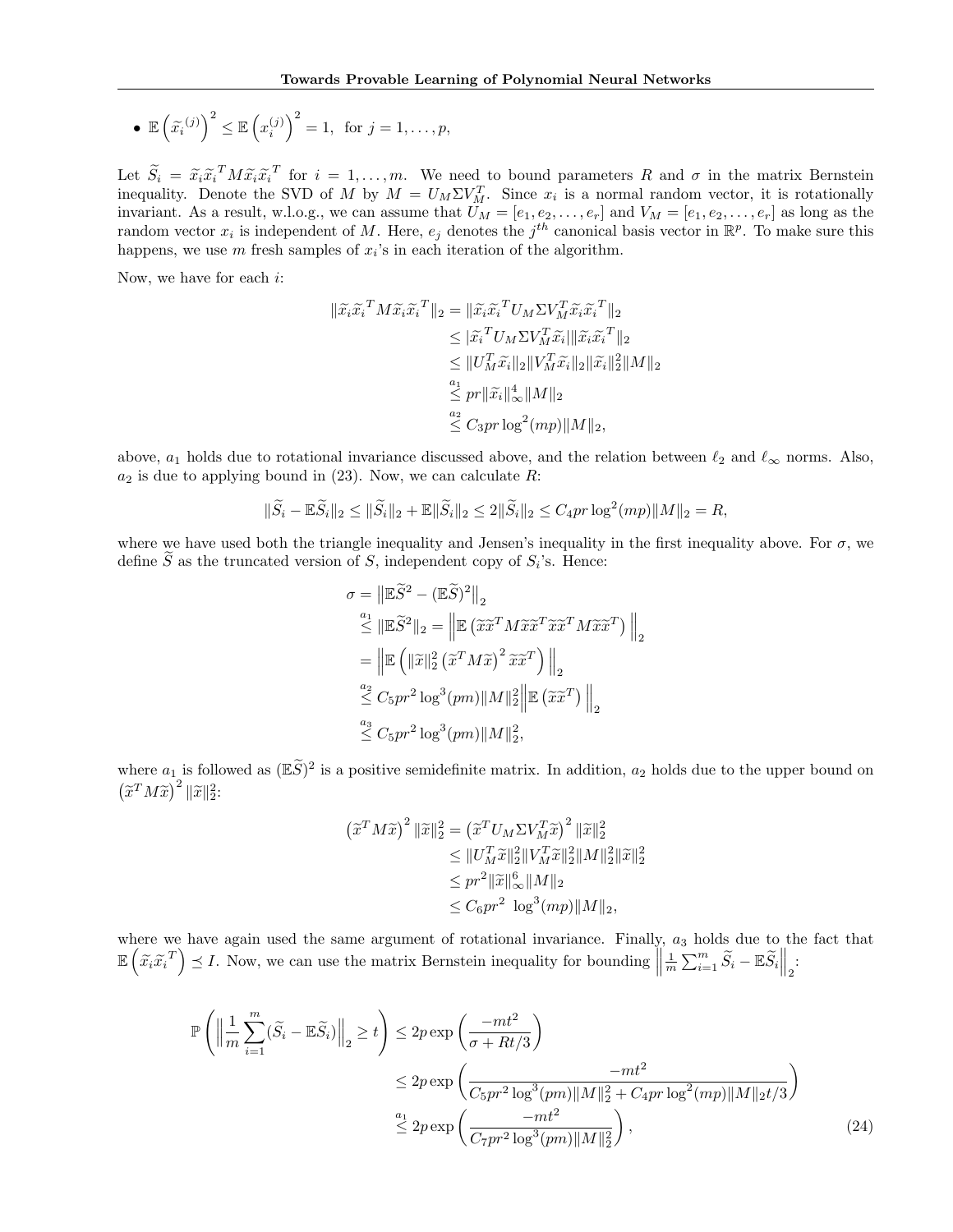where  $a_1$  holds by choosing constant  $C_7$  to be sufficiently large. Now choose  $t \geq ||M||_2 \sqrt{C_8 \frac{pr^2 \log^3(pm)}{m} \log(\frac{p}{\xi_2'})}$ . Thus with probability at least  $1 - \xi_2'$ , we have:

$$
\Big\|\frac{1}{m}\sum_{i=1}^m(\widetilde{S}_i-\mathbb{E}\widetilde{S}_i)\Big\|_2 \leq \sqrt{C_8\frac{pr^2\log^3(pm)}{m}\log(\frac{p}{\xi_2'})}\|M\|_2,
$$

This bound shows that by taking  $m = \mathcal{O}(\frac{1}{\theta^2}pr^2\log^3 p\log(\frac{p}{\xi_2}))$  for some  $\theta > 0$ , we can bound the LHS of the above inequality. Actually, this choice of m determines the sample complexity of EP-ROM and we will return back to this issue later. Recall that  $\widetilde{S}_i$  includes the truncated random variables, i.e,  $\widetilde{S}_i = \widetilde{x}_i \widetilde{x}_i^T M \widetilde{x}_i \widetilde{x}_i^T$ . Also,  $\mathbb{P}\left(x_i^{(j)} = \tilde{x}_i^{(j)}\right) \geq 1 - \frac{1}{(mp)}$  $\frac{1}{(mp)^{C_2}} \geq 1 - \frac{1}{(p)^{C_2}}$  $\frac{1}{(p)^{C_9}}$ . Hence, we need to extend our result to the original  $x_i$ . By definition of  $\tilde{x}_i$  in (23) and choosing constant  $C_9$  sufficiently large, we have

$$
\mathbb{P}\left(\|S_i - \widetilde{S}_i\|_2 = 0\right) = \mathbb{P}\left(\|x_i x_i^T - \widetilde{x}_i \widetilde{x}_i^T\|_2 = 0\right) \ge 1 - \frac{1}{(p)^{C_{10}}}.
$$

Here, we have used the union bound over  $p^2$  variables. Since we have m random matrices  $S_i$ , we need to take another union bound. As a result, with probability  $1 - \xi_2$  where  $\xi_2 = \frac{1}{(p)^{C_{11}}}$ , we have:

$$
\left\| \frac{1}{m} \sum_{i=1}^{m} (S_i - \mathbb{E} S_i) \right\|_2 \le \sqrt{C_8 \frac{pr^2 \log^3 p}{m} \log(\frac{p}{\xi_2})} \|M\|_2.
$$
 (25)

*Proof of Theorem 6.* Let  $L_t$  be the estimation of the algorithm in iteration t, and  $L_*$  denotes the ground truth matrix. Then for constants  $C, C'C'' > 0$ ,

$$
\|L_t - L_* - \frac{1}{2m} \mathcal{A}^* \mathcal{A} (L_t - L_*) + (\frac{1}{2m} \mathbf{1}^T \mathcal{A} (L_t) - \frac{1}{2m} \mathbf{1}^T \mathcal{A} (L_*) ) I \|_2
$$
  
\n
$$
\stackrel{a_1}{\leq} \left\| \frac{1}{2m} \mathcal{A}^* \mathcal{A} (L_t - L_*) - (L_t - L_*) - \frac{1}{2} Tr(L_t - L_*) I - \frac{1}{2m} \mathbf{1}^T \mathcal{A} (L_t - L_*) I + \frac{1}{2} Tr(L_t - L_*) I \|_2 \right\}
$$
  
\n
$$
\stackrel{a_2}{\leq} \left\| \frac{1}{2m} \mathcal{A}^* \mathcal{A} (L_t - L_*) - (L_t - L_*) - \frac{1}{2} Tr(L_t - L_*) I \|_2 + \left\| \frac{1}{2m} \mathbf{1}^T \mathcal{A} (L_t - L_*) I - \frac{1}{2} Tr(L_t - L_*) I \|_2 \right\}
$$
  
\n
$$
\stackrel{a_3}{\leq} \left( C' \sqrt{\frac{pr^2 \log^3 p}{m} \log(\frac{p}{\xi_2})} \right) \left\| L_t - L_* \right\|_2 + C \sqrt{\frac{1}{m} \log(\frac{p}{\xi_1})} \| L_t - L_* \|_2
$$
  
\n
$$
\stackrel{a_4}{\leq} C'' \delta \| L_t - L_* \|_2 = \rho \| L_t - L_* \|_2, \tag{26}
$$

where  $a_1$  is followed by adding and subtracting of  $Tr(L_t - L_*)I$ , inequality  $a_2$  follows from triangle inequality, a<sub>3</sub> holds with probability  $1 - \xi_1 - \xi_2 = 1 - \xi$  by invoking Lemma 14, and Lemma 15 (by fixed matrix  $L_t - L_*$ with rank 2r), and finally  $a_4$  is followed by choosing  $m = \mathcal{O}\left(\frac{1}{\delta^2}pr^2\log^3 p\log(\frac{p}{\xi})\right)$  for some  $\delta > 0$ . By choosing  $\delta$ sufficiently small such that  $0 < \rho < \frac{1}{2}$ , the proof is completed.  $\Box$ 

We also note that CU-RIP condition is also satisfied if we use the Frobenius norm instead of the spectral norm (in deriving inequality  $(26)$ ) by increasing m by a factor r. In other words,

$$
||L_t - L_* - \frac{1}{2m} \mathcal{A}^* \mathcal{A}(L_t - L_*) + (\frac{1}{2m} \mathbf{1}^T \mathcal{A}(L_t) - \frac{1}{2m} \mathbf{1}^T \mathcal{A}(L_*))I||_F \le \rho'||L_t - L_*||_F
$$

with probability at least  $1 - \xi$  provided that  $m = \mathcal{O}\left(\frac{1}{\delta^2}pr^3 \log^3 p \log(\frac{p}{\xi})\right)$ . Here  $0 < \rho' < 1$ . Corollary 16. From Theorem 6 we have the following conclusions:

1. Let U be the bases for the column space of fixed matrices  $L_1$  and  $L_2$  such that rank( $L_i$ )  $\leq r$  for  $i = 1, 2$  and  $\mathcal{P}_U$  is the projection onto it. Also consider all the assumptions of Theorem 6. Then

$$
||L_1 - L_2 - \frac{1}{2m} \mathcal{P}_U \mathcal{A}^* \mathcal{A}(L_1 - L_2) + \mathcal{P}_U \frac{1}{2} Tr(L_1 - \bar{y})I||_2 \le \rho ||L_1 - L_2||_2.
$$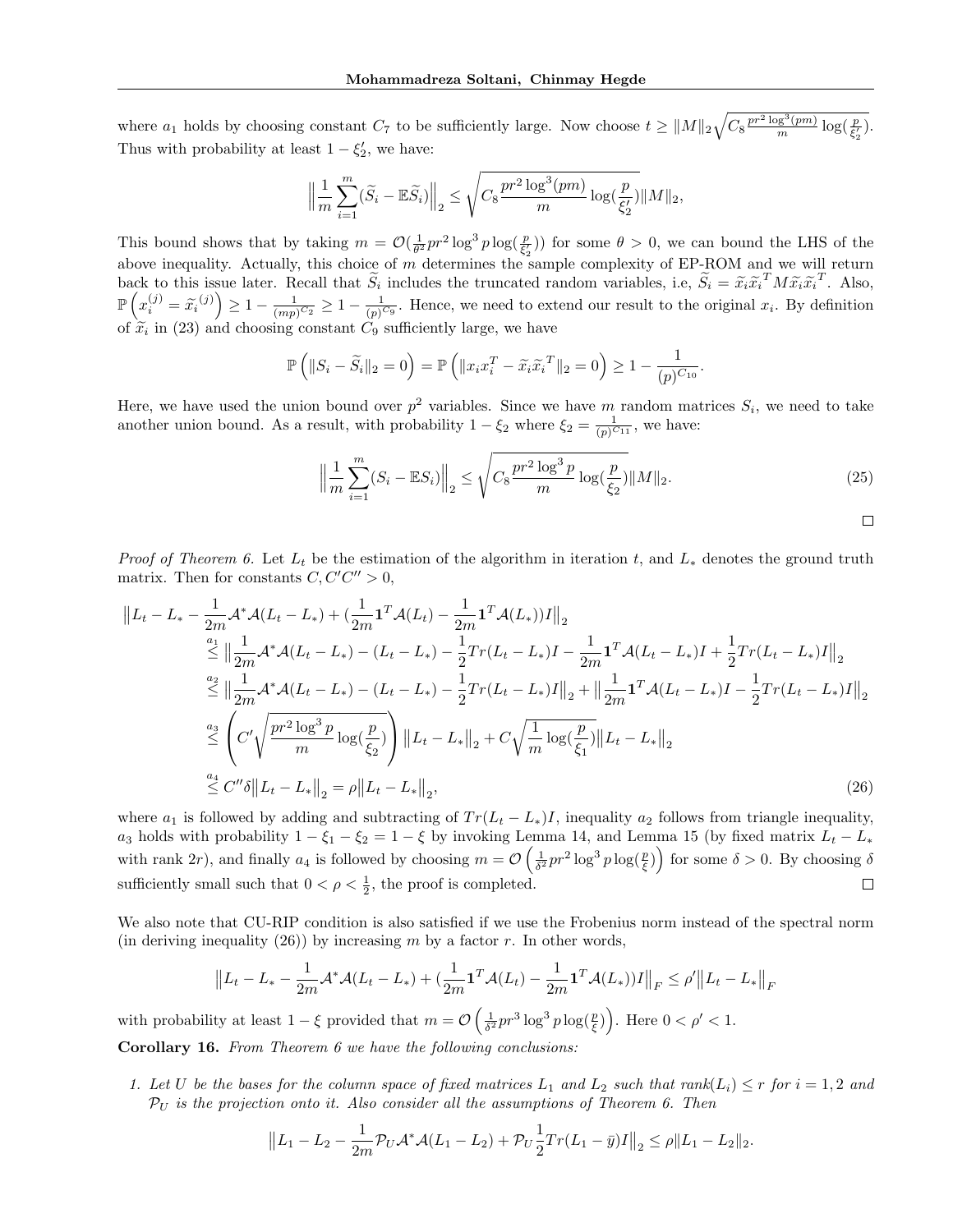2.  $\left\| \frac{1}{2m} \mathcal{A}^* \mathcal{A}(L_1 - L_2) - \frac{1}{2} Tr(L_1 - \bar{y})I \right\|_2 \geq (1 - \rho) \|L_1 - L_2\|_2.$ 

*Proof.* The first result holds by the fact that  $L_1 - L_2$  lies in subspace U. The second result directly follows from Theorem 6.  $\Box$ 

Proof of Theorem 5. The proof is very similar to the proof of Lemma 15 and we only give a brief sketch. The idea is again to use the matrix Bernstein inequality; to do this, we have to use the truncation trick both on the random vector  $x_i$  and the noise vector e. We introduce  $\tilde{x}_i$  as (23) and similarly  $\tilde{e}$  as follows  $(j = 1, \ldots, m)$ :

$$
\widetilde{e}^{(j)} = \begin{cases} e^{(j)}, & |e^{(j)}| \le c_1' \sqrt{\log m} \\ 0, & \text{otherwise,} \end{cases} \tag{27}
$$

In the following expressions,  $c'_l > 0$  for  $l = 1, 4$  are absolute constants and  $c'_l > 0$  for  $l = 2, 3, 5, 6, 7$  are some constants which depend on  $\tau$ . Let  $W_i = \tilde{e}_i \tilde{x}_i \tilde{x}_i^T$  for  $i = 1, ..., m$  and  $W = \tilde{e}_r \tilde{x}_i \tilde{x}_i^T$  be a independent copy of  $W_i$ 's<br>(i.e.  $\tilde{\epsilon}$  and  $\tilde{x}$  are independent copies of e.g. and  $x$ , respectively). (i.e,  $\tilde{e}_r$  and  $\tilde{x}$  are independent copies of  $e_i$  and  $x_i$ , respectively). Hence,  $\mathbb{E} \frac{A^* e}{m} = \frac{1}{m} \sum_{i=1}^m \mathbb{E} \tilde{e}_i \tilde{x}_i \tilde{x}_i^T = \mathbb{E} S_i = 0$ and  $\mathbb{P}(\tilde{e}_i = e_i) \geq 1 - \frac{1}{m^c}$  $\frac{1}{m^{c_2}}$  by assumptions on e. Now, parameters R and  $\sigma$  in the matrix Bernstein inequality can be calculated as follows:

$$
\sigma = \|\mathbb{E}WW^T\|_2 = \left\|\mathbb{E}\tilde{e_r}^2\mathbb{E}(\|\tilde{x}\|_2^2\tilde{x}\tilde{x}^T)\right\|_2 \le c_3'p\log(m)\log(mp),
$$
  

$$
R = \|\tilde{e_r}\tilde{x}\tilde{x}^T\|_2 \le c_4'p\sqrt{\log m}\log(mp),
$$

As a result, for all  $t_3 \geq 0$ , we have

$$
\mathbb{P}\left(\left\|\frac{1}{m}\sum_{i=1}^m W_i\right\|_2 \ge t_3\right) \le 2p \exp\left(\frac{mt_3^2}{\sigma + Rt_3/3}\right) \le 2p \exp\left(\frac{mt_3^2}{c_5'p\log(m)\log(mp)}\right),
$$

where the last inequality holds by sufficiently large  $c_5'$ . Now, similar to Lemma 15 by choosing  $t_3 \geq$  $\sqrt{c'_6\frac{p\log^2 p}{m}\log(\frac{p}{\xi_3})}$  and the union bound, we obtain with probability at least  $1-\xi_3$ :

$$
\left\|\frac{1}{m}\mathcal{A}^*e\right\|_2 \le \sqrt{c_6'\frac{p\log^2 p}{m}\log(\frac{p}{\xi_3})}.
$$

On the other hand, since  $e_i$ 's are subgaussian random variables, by simple application of the Hoeffding inequality (Vershynin, 2010), we have, with probability at least  $1 - \xi_4$ :

$$
|\frac{1}{m}\textbf{1}^T e|\leq \sqrt{\frac{c_7'}{m}\log(\frac{1}{\xi_4})}
$$

Combining the above results together and letting  $\gamma = \xi_3 + \xi_4$ , we obtained the claim bound in the theorem.  $\Box$ 

#### 5.3 Running time analysis

Running time of EP-ROM. Each iteration of EP-ROM involves evaluation of the gradient at current estimation and an exact projection on the set of rank  $r$  matrices. Recall that the unbiased gradient of the objective function is given by:

$$
\nabla F(L_t) + \left(\frac{1}{m}\mathbf{1}^T\mathcal{A}(L_t) - \bar{y}\right)I = \frac{1}{m}\sum_{i=1}^m \left(x_i^T L_t x_i - y_i\right)x_i x_i^T + \left(\frac{1}{m}\mathbf{1}^T\mathcal{A}(L_t) - \bar{y}\right)I.
$$

The inner term  $(x_i^T L_t x_i - y_i)$  can be computed only once per iteration and stored in a temporary vector  $d \in \mathbb{R}^m$ . Since in each iteration, we have access to the factors of  $L_t = U_t V_t^T$  such that  $U_t, V_t \in \mathbb{R}^{p \times r}$ , the calculation of d takes  $\mathcal{O}(pr)$  operations. Then we can calculate  $dx_i x_i^T$  in  $\mathcal{O}(p^2)$  operations. In addition, computing unbiasing term,  $(\frac{1}{m}\mathbf{1}^T\mathcal{A}(L_t) - \bar{y})I$ , takes  $\mathcal{O}(m)$  operations. As a result, calculating the whole unbiased gradient takes  $\mathcal{O}(mp^2)$  times which simplifies to  $\mathcal{O}(p^3r^2\log^4(p)\log(\frac{1}{\epsilon}))$  due to the choice of m. On the other hand, exact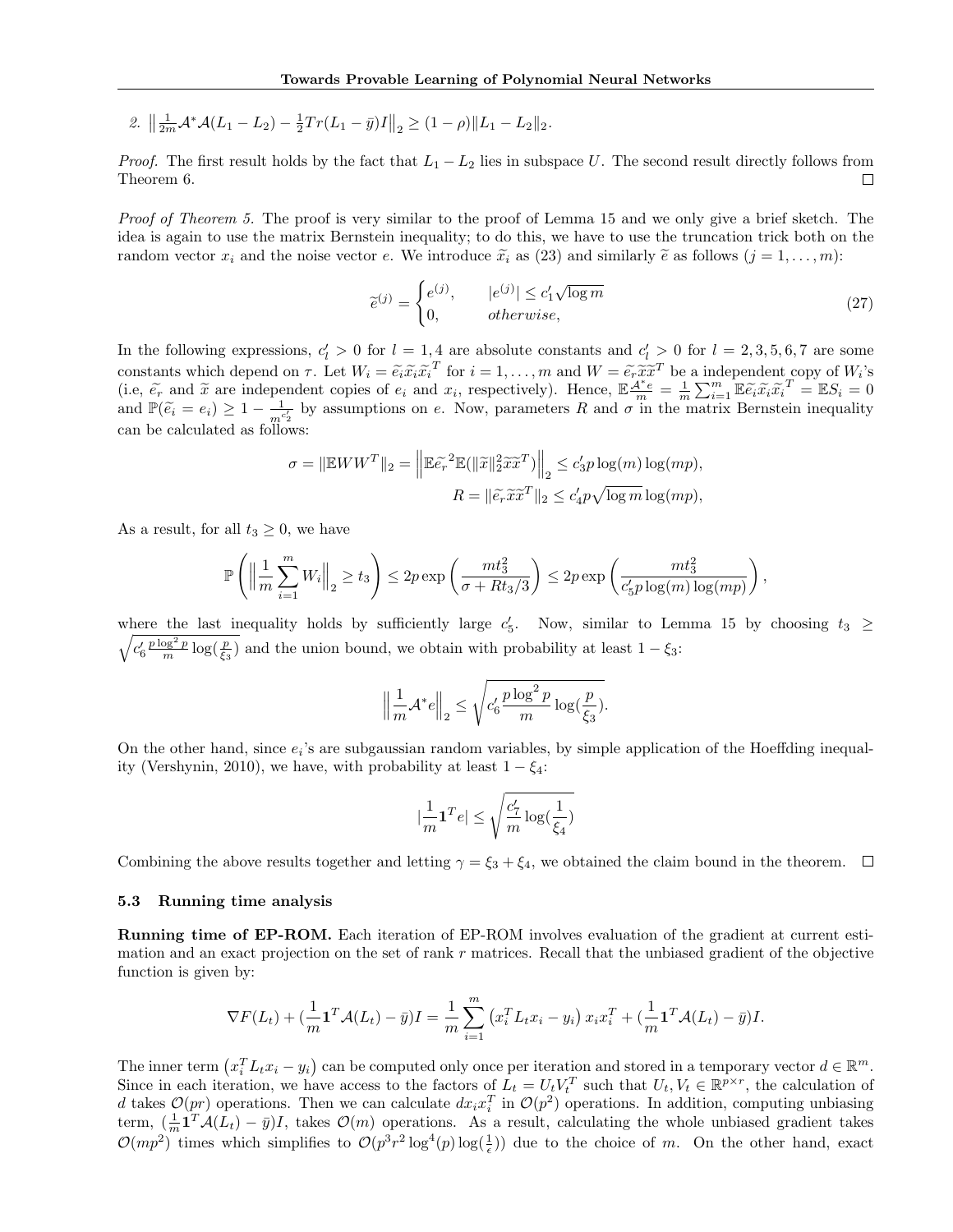projection on the set of rank r matrices takes  $\mathcal{O}(p^3)$  time, since the SVD of even a rank-1  $p \times p$  matrix (without spectral assumptions) needs  $\mathcal{O}(p^3)$  operations. As a result, the total running time for EP-ROM to achieve  $\epsilon$ accuracy is given by  $K = \mathcal{O}(p^3 r^2 \log^4(p) \log^2(\frac{1}{\epsilon}))$  due to the linear convergence of EP-ROM.

We note that even if we use the Lanczos method for the projection step, the required running time equals  $\widetilde{\mathcal{O}}(\frac{p^2r}{\sqrt{\delta-1}})$  where  $\delta$  denotes the gap between the  $r^{th}$  and  $(r+1)^{th}$  largest singular values. Hence, the gradient calculation is the computationally dominating step and the total running time is as before.

Running time of AP-ROM. As discussed before, we use MBK-SVD as head approximate projection in AP-ROM. The pseudocode for MBK-SVD is given in Algorithm 3.

## Algorithm 3 MBK-SVD

**Inputs:** y, measurement operator,  $A = \{x_1x_1^T, x_2x_2^T, \ldots, x_mx_m^T\}$ , rank r, block size  $b = r + 5$ ,  $\varepsilon \in (0, 1)$ **Outputs:** matrix  $Z \in \mathbb{R}^{p \times r}$ 1: Set  $q = \Theta(\frac{\log p}{\sqrt{\varepsilon}})$  and  $G \sim \mathcal{N}(0, 1)^{p \times b}$ 2: Calculate  $\bar{y} = \frac{1}{m} \sum_{i=1}^{m} y_i$  and  $d = x_i^T L_t x_i - y_i$ 3: Allocate Krylov subspace,  $K_r \in \mathbb{R}^{p \times q}$ . 4:  $I \leftarrow \mathcal{B}(\mathcal{A}, G, d, \bar{y}), G \leftarrow I, K_r[:, 1 : b] \leftarrow I$ for  $i = 2 : q$  do  $I \leftarrow \mathcal{B}(\mathcal{A}, G, d, \bar{y})$  $J \leftarrow \mathcal{B}(\mathcal{A}, I, d, \bar{y})$  $K_r[:,(i-1)b+1:ib] \leftarrow J$  $G \leftarrow J$ end for 5: Orthonormalize the columns of  $K_r$  to find  $Q \in \mathbb{R}^{p \times qb}$ . 6: Compute  $M \leftarrow \mathcal{B}(\mathcal{A}, Q, d, \bar{y}), M \leftarrow M^T$ 7: Compute top r singular vectors of M and call it  $\overline{U_k}$ . Return:  $Z = Q\overline{U_k}$ 

# Algorithm 4 Operator  $\mathcal{B}(\mathcal{A}, G, d, \bar{y})$

**Inputs:**  $A, G, d, \bar{y}$ Outputs:  $W_3 = \left(\frac{1}{2m}\sum_{i=1}^m d_i x_i x_i^T - \frac{1}{2m}(\mathbf{1}^T d)I\right) G$ for  $j = 1 : m$  do  $W_1 \leftarrow x_j^T G$  $W_2 \leftarrow d^{(i)} x_j W_1$  $W_3 \leftarrow W_2 - d_j G$ end for Return:  $W_3 \leftarrow \frac{1}{2m} W_3$ 

In Algorithm 3,  $K_r$  denotes a Krylov subspace, and the parameter b determines the size of each block inside  $K_r$ which can be any value greater than r. Also,  $\varepsilon$  represents the desired accuracy in calculating of the projection.

Now let  $\Delta = \frac{1}{2m} \sum_{i=1}^{m} (x_i^T L_t x_i - y_i) x_i x_i^T - \frac{1}{2m} (\mathbf{1}^T d) I$ . In MBK-SVD, the computation of vector d takes  $\mathcal{O}(pr)$ operations as before. In addition, instead of multiplying unbiased gradient by a random matrix, each sensing vector,  $x_i$  is multiplied by a matrix G which needs  $\mathcal{O}(pr)$  operations. To be more precise, the Krylov subspace is formed by q iterations. Each iteration needs to compute the product of  $(\Delta^2)^k \Delta G$  for  $k = 0, \ldots, q$  and this is done through operator  $\beta$ . The code for this operator is given in Algorithm 4. To run this algorithm, we need  $\mathcal{O}(mpr)$  operations; there are m iterations and each of them takes  $m = \widetilde{\mathcal{O}}(pr^3 \log(\frac{1}{\epsilon}))$  time  $(\widetilde{\mathcal{O}}$  hides dependency on polylog(p)). As a result, MBK-SVD requires  $\mathcal{O}(qmpr)$  operations which implies that the total running time of MBK-SVD is scaled as  $\mathcal{O}\left(p^2r^4\log^4(p)\log(\frac{1}{\epsilon})\frac{\log(p)}{\sqrt{\epsilon}}\right)$  by the choice of m and q.

Proof of Theorem 10. As we discussed before, AP-ROM uses two tail and head approximate projections. For implementing the head approximation step, we use MBK-SVD with rank set to  $2r$  to obtain the approximation of right singular vectors. Let  $U_{\mathcal{H}}$  be the returned 2r-dimensional subspace by MBK-SVD. Now we have to form